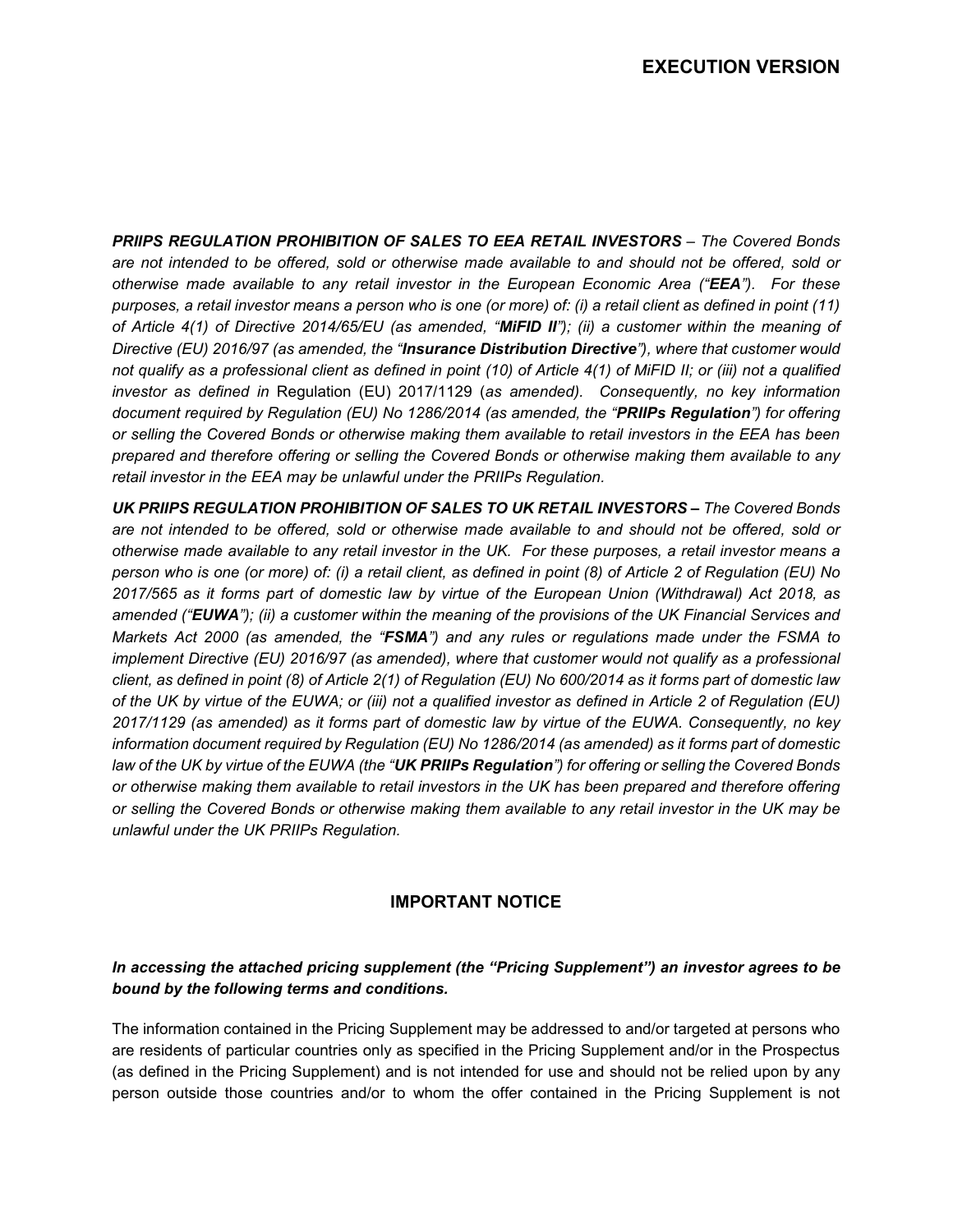addressed. Prior to relying on the information contained in the Pricing Supplement, an investor must ascertain from the Pricing Supplement and/or Prospectus whether or not it is an intended addressee of the information contained therein.

Neither the Pricing Supplement nor the Prospectus constitutes an offer to sell or the solicitation of an offer to buy securities in any jurisdiction in which such offer, solicitation or sale would be unlawful prior to registration, exemption from registration or qualification under the securities law of any such jurisdiction.

**THESE COVERED BONDS HAVE NOT BEEN APPROVED OR DISAPPROVED BY CANADA MORTGAGE AND HOUSING CORPORATION ("CMHC") NOR HAS CMHC PASSED UPON THE ACCURACY OR ADEQUACY OF THIS DISCLOSURE DOCUMENT. THESE COVERED BONDS ARE NOT INSURED OR GUARANTEED BY CMHC OR THE GOVERNMENT OF CANADA OR ANY OTHER AGENCY THEREOF.** 

**NO PROSPECTUS IS REQUIRED IN ACCORDANCE WITH REGULATION (EU) 2017/1129 (AS AMENDED) AS IT FORMS PART OF DOMESTIC LAW OF THE UK BY VIRTUE OF THE EUROPEAN UNION (WITHDRAWAL) ACT 2018, AS AMENDED ("UK PROSPECTUS REGULATION") FOR THIS ISSUE OF COVERED BONDS. THE COVERED BONDS WHICH ARE THE SUBJECT OF THIS PRICING SUPPLEMENT ARE NOT COMPLIANT WITH THE UK PROSPECTUS REGULATION AND THE FCA HAS NEITHER APPROVED NOR REVIEWED THE INFORMATION CONTAINED IN THIS PRICING SUPPLEMENT.** 

**THE COVERED BONDS DESCRIBED IN THIS PRICING SUPPLEMENT HAVE NOT BEEN REGISTERED UNDER THE U.S.** *SECURITIES ACT OF 1933***, AS AMENDED (THE "***SECURITIES ACT***") OR ANY OTHER APPLICABLE U.S. STATE SECURITIES LAWS AND, ACCORDINGLY, MAY NOT BE OFFERED OR SOLD WITHIN THE UNITED STATES OR TO, OR FOR THE ACCOUNT OR BENEFIT OF, U.S. PERSONS.**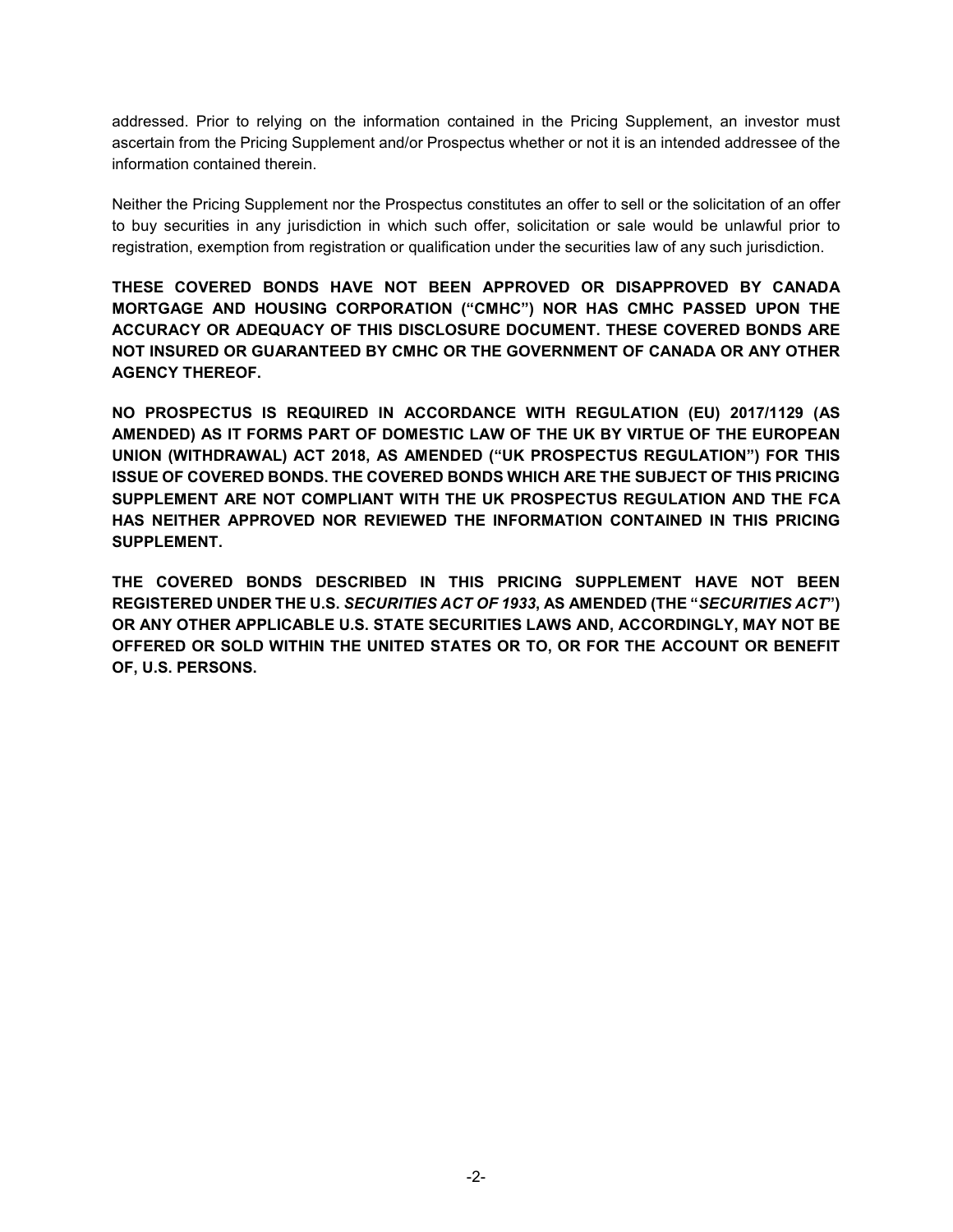**Pricing Supplement dated April 1, 2022** 



**ROYAL BANK OF CANADA**  *(a Canadian chartered bank*)

(the "**Issuer**")

# **Legal entity identifier (LEI): ES7IP3U3RHIGC71XBU11**

# **Issue of CHF 250,000,000 0.400% Covered Bonds due October 5, 2026 under the**

*€60,000,000,000* 

# *Global Covered Bond Programme unconditionally and irrevocably guaranteed as to payments by*  **RBC COVERED BOND GUARANTOR LIMITED PARTNERSHIP**

*(a limited partnership formed under the laws of* Ontario*)* 

# **PART A – CONTRACTUAL TERMS**

Any person making or intending to make an offer of the Covered Bonds may only do so in circumstances in which no obligation arises for the Issuer or any Dealer to publish a prospectus pursuant to section 85 of the Financial Services and Markets Act 2000 (as amended) or Regulation (EU) 2017/1129 (as amended) or supplement a prospectus pursuant to Article 23 of Regulation (EU) 2017/1129 (as amended) as it forms part of domestic law of the UK by virtue of the European Union (Withdrawal) Act 2018, as amended or Regulation (EU) 2017/1129 (as amended), in each case, in relation to such offer.

This document constitutes the Pricing Supplement of the Covered Bonds described herein. This document must be read in conjunction with the Prospectus dated July 23, 2021 and the supplements to it dated August 31, 2021, January 5, 2022 and February 25, 2022 which together constitute a base prospectus (the "**Prospectus**"). Full information on the Issuer and the offer of the Covered Bonds is only available on the basis of the combination of this Pricing Supplement, the Prospectus and the prospectus dated April 1, 2022 prepared by the Issuer (i) for the offering of the Covered Bonds in Switzerland and (ii) for listing of the Covered Bond on the SIX Swiss Exchange (the "**Swiss Prospectus**"). The Prospectus and the Swiss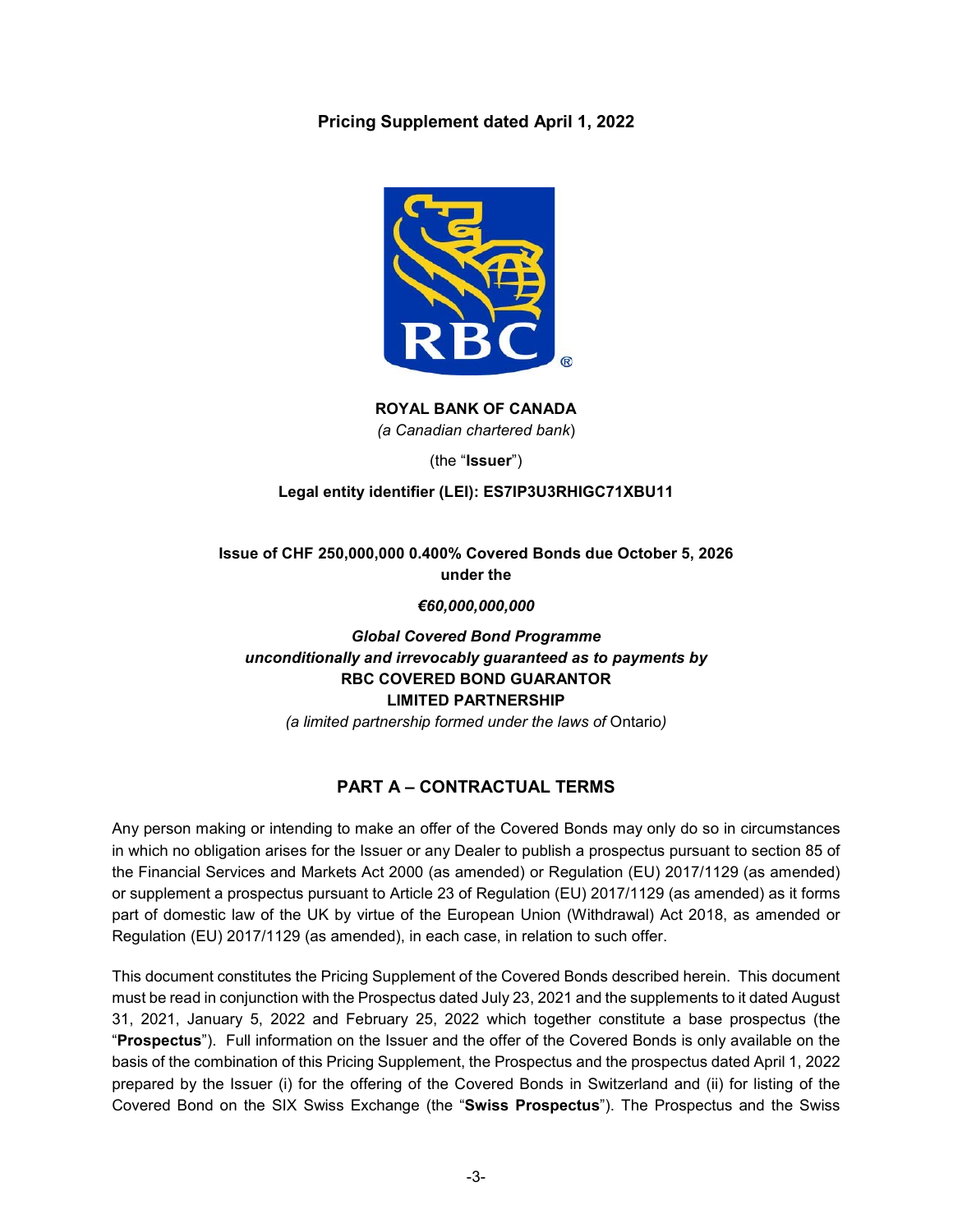Prospectus, including any documents incorporated by reference therein, are available from Credit Suisse AG, Uetlibergstrasse 231, 8070 Zurich, Switzerland or can be ordered by telephone at +41 44 333 31 60 or by email to newissues.fixedincome@credit-suisse.com.

Terms used herein shall be deemed to be defined as such for the purposes of the Conditions (the "**Conditions**") set forth in the Prospectus.

| 1. | (i)                 | Series Number:                                                                                                                                                  | <b>CB71</b>                                                    |
|----|---------------------|-----------------------------------------------------------------------------------------------------------------------------------------------------------------|----------------------------------------------------------------|
|    | (ii)                | Tranche Number:                                                                                                                                                 | 1                                                              |
|    | (iii)               | Date on which the Covered<br>Bonds become fungible:                                                                                                             | Not Applicable                                                 |
| 2. |                     | <b>Specified Currency or Currencies:</b><br>(Condition 1.10)                                                                                                    | Swiss Francs ("CHF")                                           |
| 3. |                     | Aggregate Principal Amount:                                                                                                                                     |                                                                |
|    | (i)                 | Series:                                                                                                                                                         | CHF 250,000,000                                                |
|    | (ii)                | Tranche:                                                                                                                                                        | CHF 250,000,000                                                |
| 4. | <b>Issue Price:</b> |                                                                                                                                                                 | 100.106 per cent. of the Aggregate Principal Amount            |
| 5. | (a)                 | <b>Specified Denominations:</b><br>(Condition 1.8 or 1.9)                                                                                                       | CHF 5,000 and integral multiples thereof                       |
|    | (b)                 | <b>Calculation Amount:</b>                                                                                                                                      | CHF 5,000                                                      |
| 6. | (i)                 | <b>Issue Date:</b>                                                                                                                                              | April 5, 2022                                                  |
|    | (ii)                | <b>Interest Commencement</b><br>Date:                                                                                                                           | <b>Issue Date</b>                                              |
|    | (iii)               | Trade Date:                                                                                                                                                     | March 17, 2022                                                 |
| 7. | (i)                 | Final Maturity Date:                                                                                                                                            | October 5, 2026                                                |
|    | (ii)                | <b>Extended Due for Payment</b><br>Date of Guaranteed<br>Amounts corresponding to<br>the Final Redemption<br>Amount under the Covered<br><b>Bond Guarantee:</b> | Interest Payment Date falling on or nearest to October 5, 2027 |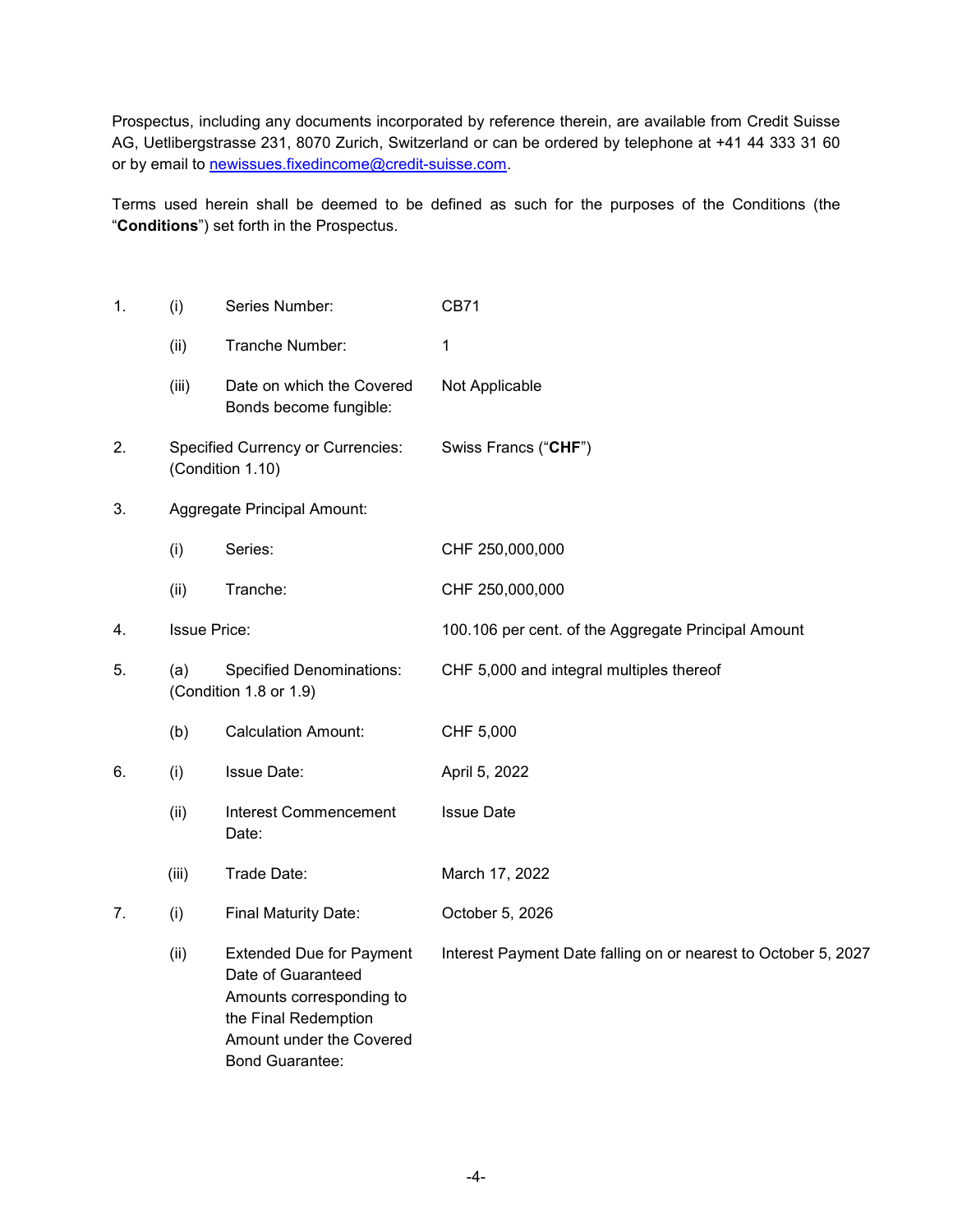| 8.  | Interest Basis:                                                      | 0.400 per cent. per annum Fixed Rate from (and including) the<br>Interest Commencement Date to (but excluding) the Final<br><b>Maturity Date</b>                                                                                                                      |
|-----|----------------------------------------------------------------------|-----------------------------------------------------------------------------------------------------------------------------------------------------------------------------------------------------------------------------------------------------------------------|
|     |                                                                      | If applicable in accordance with paragraph 14 below, SARON<br>+ 0.15 per cent. per annum Floating Rate from and including<br>the Final Maturity Date to, but excluding, the Extended Due for<br>Payment Date (further particulars specified in paragraph 14<br>below) |
| 9.  | Redemption/Payment Basis:                                            | Subject to any purchase and cancellation or early redemption,<br>the Covered Bonds shall be redeemed on the Maturity Date at<br>par                                                                                                                                   |
| 10. | Change of Interest Basis:                                            | In accordance with paragraphs 13 and 14 below                                                                                                                                                                                                                         |
| 11. | Put Option / Call Option:                                            | Not Applicable                                                                                                                                                                                                                                                        |
| 12. | Date of Board approval for<br>issuance of Covered<br>Bonds obtained: | Not Applicable                                                                                                                                                                                                                                                        |

# **PROVISIONS RELATING TO INTEREST (IF ANY) PAYABLE**

| 13. | <b>Fixed Rate Covered Bond</b><br><b>Provisions</b><br>(Condition 5.02) |                                 | Applicable from and including the Interest Commencement<br>Date, to but excluding the Final Maturity Date                                                                                          |
|-----|-------------------------------------------------------------------------|---------------------------------|----------------------------------------------------------------------------------------------------------------------------------------------------------------------------------------------------|
|     | (i)                                                                     | Rate of Interest:               | 0.400 per cent. per annum payable in arrears on each Interest<br>Payment Date                                                                                                                      |
|     | (ii)                                                                    | Interest Payment Date:          | October 5 in each year, commencing on October 5, 2022,<br>adjusted for payment date purposes only in accordance with the<br>Business Day Convention up to and including the Final Maturity<br>Date |
|     | (iii)                                                                   | <b>Business Day Convention:</b> | <b>Following Business Day Convention</b>                                                                                                                                                           |
|     | (iv)                                                                    | <b>Business Centres:</b>        | Zurich, London, New York and Toronto                                                                                                                                                               |
|     | (v)                                                                     | Fixed Coupon Amount(s):         | CHF 20.00 per Calculation Amount payable on each Interest<br>Payment Date except for the first Interest Payment Date on<br>October 5, 2022                                                         |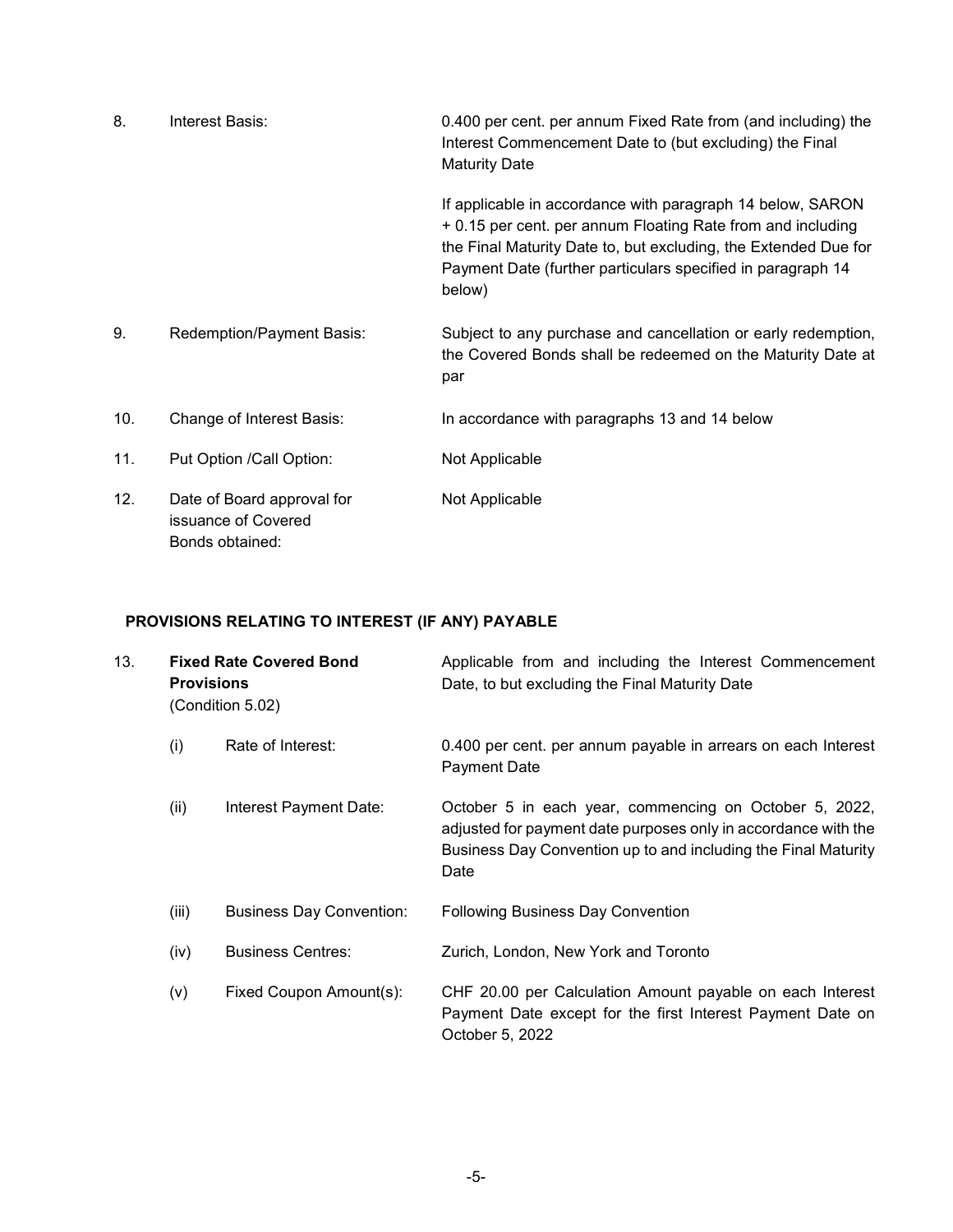|     | (vi)              | Broken Amount(s):                                                                                 | CHF 10.00 per Calculation Amount, payable on the Interest<br>Payment Date falling on October 5, 2022                                                                                                                                                                                        |
|-----|-------------------|---------------------------------------------------------------------------------------------------|---------------------------------------------------------------------------------------------------------------------------------------------------------------------------------------------------------------------------------------------------------------------------------------------|
|     | (vii)             | Day Count Fraction:                                                                               | 30/360                                                                                                                                                                                                                                                                                      |
|     | (viii)            | <b>Determination Dates:</b>                                                                       | Not Applicable                                                                                                                                                                                                                                                                              |
|     | (ix)              | Default Rate:                                                                                     | As set out in Condition 5.7                                                                                                                                                                                                                                                                 |
|     | (x)               | <b>Calculation Agent:</b>                                                                         | Not Applicable                                                                                                                                                                                                                                                                              |
|     | (x <sub>i</sub> ) | Other terms relating to the<br>method of calculating interest<br>for Fixed Rate Covered<br>Bonds: | Not Applicable                                                                                                                                                                                                                                                                              |
| 14. | <b>Provisions</b> | <b>Floating Rate Covered Bond</b><br>(Condition 5.03)                                             | Applicable from and including the Final Maturity Date to but<br>excluding the Extended Due for Payment Date to the extent<br>payment of the Final Redemption Amount is deferred until the<br>Extended Due for Payment Date in accordance with Condition<br>6.01                             |
|     | (i)               | Specified Period(s):                                                                              | Not Applicable                                                                                                                                                                                                                                                                              |
|     | (ii)              | Specified Interest Payment<br>Dates:                                                              | The date falling on or nearest to the 5 <sup>th</sup> day of each month from<br>and excluding the Final Maturity Date to and including the<br>Extended Due for Payment Date, subject to adjustment in<br>accordance with the Business Day Convention specified in<br>paragraph 14(iv) below |
|     | (iii)             | First Interest Payment Date:                                                                      | The Specified Interest Payment Date falling on or nearest to<br>November 5, 2026                                                                                                                                                                                                            |
|     | (iv)              | <b>Business Day Convention:</b>                                                                   | Modified Following Business Day Convention                                                                                                                                                                                                                                                  |
|     | (v)               | <b>Business Centre(s):</b>                                                                        | Zurich, London, New York and Toronto                                                                                                                                                                                                                                                        |
|     | (vi)              | Manner in which the<br>Rate(s) of Interest is/are to<br>be determined:                            | <b>Screen Rate Determination</b>                                                                                                                                                                                                                                                            |
|     | (vii)             | Party responsible for<br>calculating the Rate(s) of<br>Interest and Interest<br>Amount(s):        | Credit Suisse AG shall be the Calculation Agent at the following<br>address:<br>Paradeplatz 8<br>CH-8001 Zurich<br>Switzerland                                                                                                                                                              |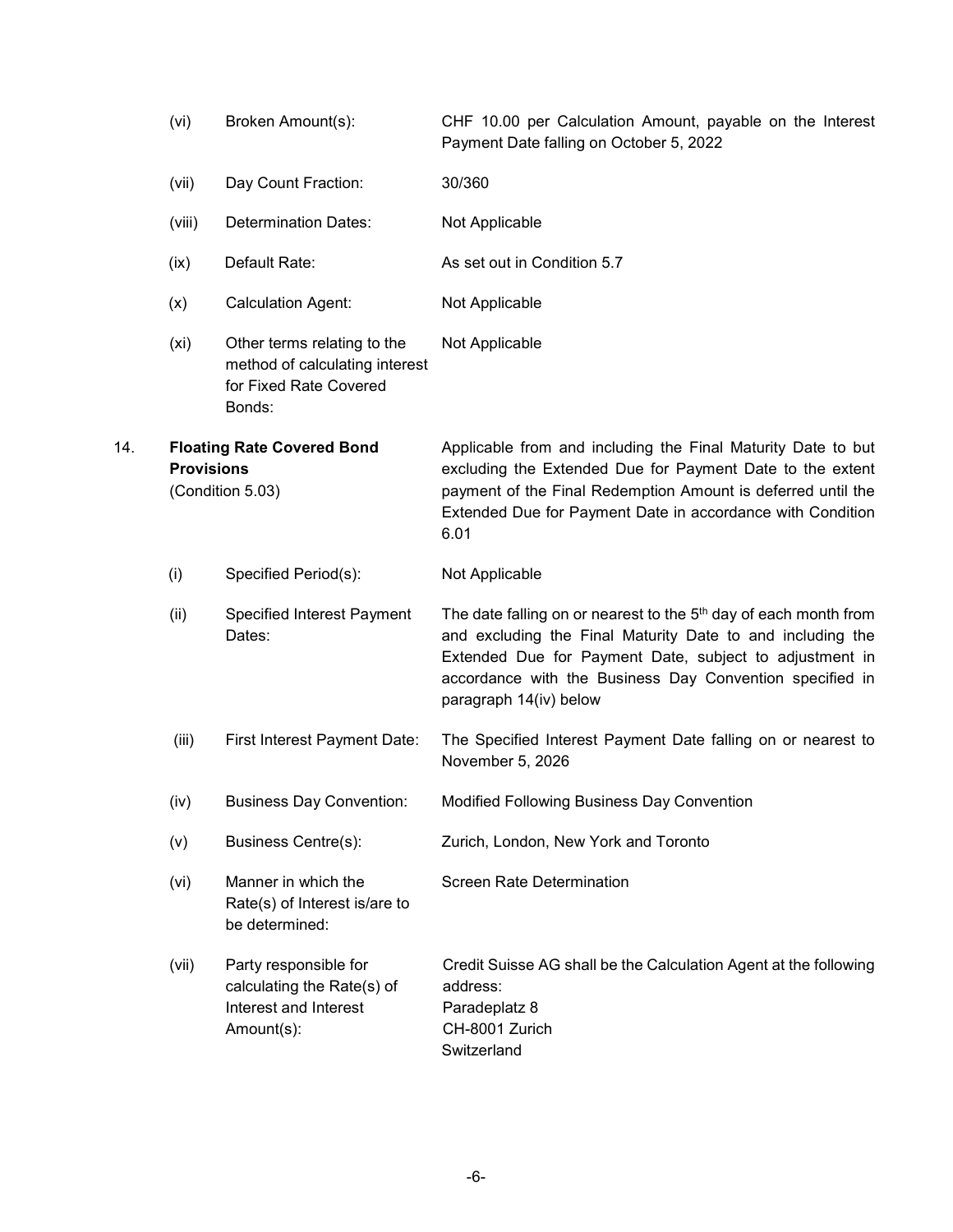- (viii) Screen Rate Determination: Applicable
- Reference Rate: SARON (see Annex 1) – Compounded Daily Not Applicable SONIA Observation Convention: Compounded SOFR Convention: Not Applicable Compounded Daily €STR Convention: Not Applicable – SONIA Compounded Not Applicable Index: **Interest Determination** Date(s): Fifth Zurich Banking Day prior to the end of each Interest Period – Calculation Method: Compounded Daily Rate – Observation Method: Shift Observation Method Relevant Number: Not Applicable **Relevant** Page: Screen Not Applicable Relevant Time: Not Applicable Reference Banks: Not Applicable – Relevant Financial Not Applicable Centre: – Principal Financial Not Applicable Centre: **Observation** Lookback Period: 5 Zurich Banking Days (ix) ISDA Determination: Not Applicable (x) Linear Interpolation: Not Applicable  $(xi)$  Margin(s):  $+0.15$  per cent. per annum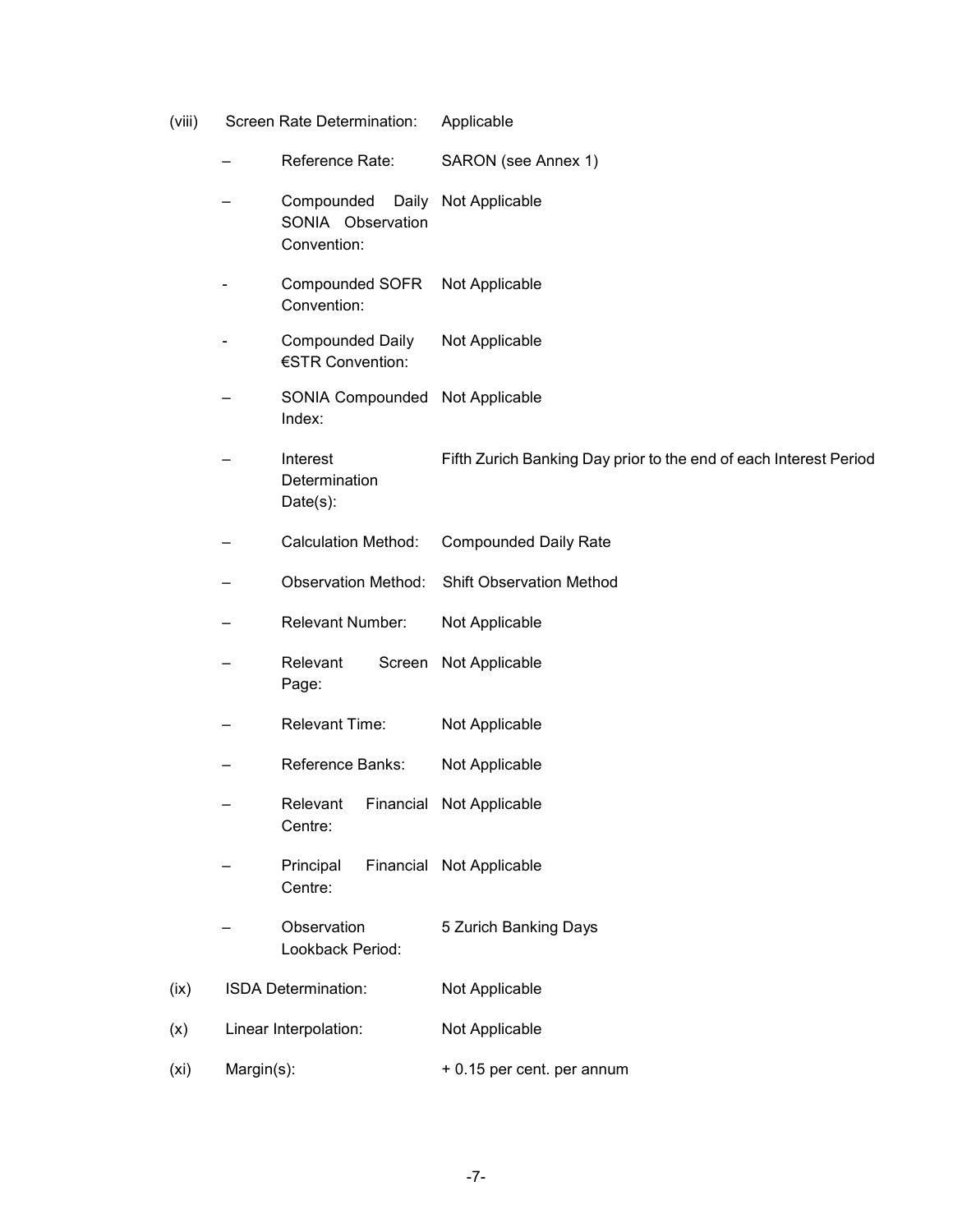|     | (xii)                          | Minimum Rate of Interest:<br>(Condition 5.05)                                                                                                                                                                                              | 0.00 per cent. per annum                                                              |
|-----|--------------------------------|--------------------------------------------------------------------------------------------------------------------------------------------------------------------------------------------------------------------------------------------|---------------------------------------------------------------------------------------|
|     | (xiii)                         | Maximum Rate of Interest:<br>(Condition 5.05)                                                                                                                                                                                              | Not Applicable                                                                        |
|     | (xiv)                          | Day Count Fraction:                                                                                                                                                                                                                        | Actual/360                                                                            |
|     | (xv)                           | Fall back provisions,<br>rounding provisions,<br>denominator and any other<br>terms relating to the method<br>of calculating interest on<br><b>Floating Rate Covered</b><br>Bonds, if different from those<br>set out in the Conditions:   | See Annex 1 and Annex 2                                                               |
| 15. | <b>Provisions</b>              | <b>Zero Coupon Covered Bond</b>                                                                                                                                                                                                            | Not Applicable                                                                        |
|     |                                | <b>PROVISIONS RELATING TO REDEMPTION</b>                                                                                                                                                                                                   |                                                                                       |
| 16. | <b>Call Option</b>             | (Condition 6.03)                                                                                                                                                                                                                           | Not Applicable                                                                        |
| 17. | <b>Put Option</b>              | (Condition 6.06)                                                                                                                                                                                                                           | Not Applicable                                                                        |
| 18. |                                | <b>Final Redemption Amount of</b><br>each Covered Bond                                                                                                                                                                                     | CHF 5,000 per Calculation Amount                                                      |
| 19. | <b>Early Redemption Amount</b> |                                                                                                                                                                                                                                            |                                                                                       |
|     |                                | on redemption for taxation reasons or<br>illegality or upon acceleration<br>following an Issuer Event of Default<br>or Guarantor LP Event of Default or<br>other early redemption and method, if<br>any, of calculation of such amount(s): | Early Redemption Amount(s) payable CHF 5,000 per Calculation Amount                   |
|     |                                | Early Redemption Amount includes<br>amount in respect of accrued                                                                                                                                                                           | No: together with the Early Redemption Amount, accrued<br>interest shall also be paid |

interest: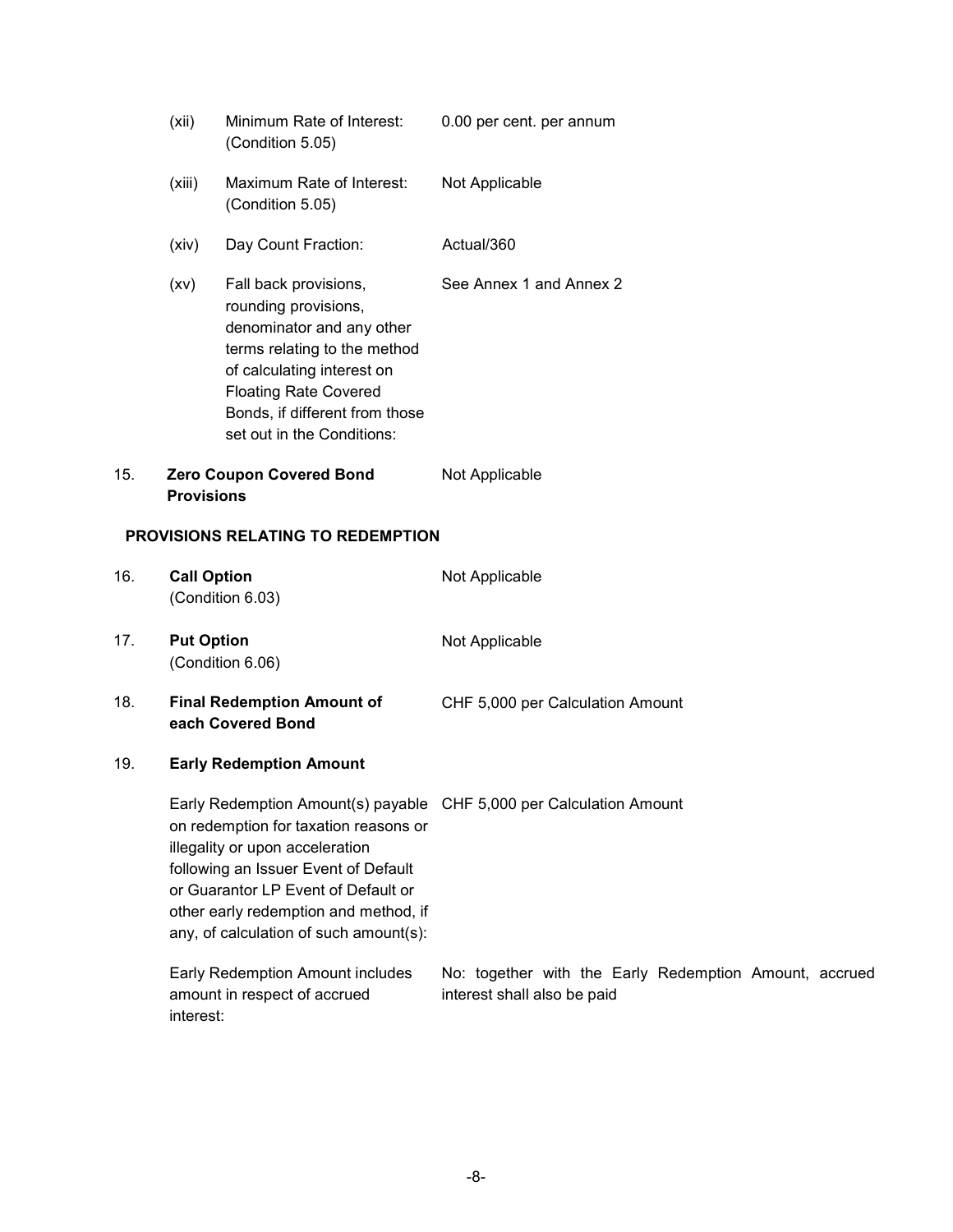#### **GENERAL PROVISIONS APPLICABLE TO THE COVERED BONDS**

#### 20. Form of the Covered Bonds: Bearer Covered Bonds:

The Covered Bonds shall be represented by a Permanent Global Covered Bond deposited with SIX SIS Ltd, in Olten, Switzerland ("**SIX SIS**", which expression shall include any other clearing institution recognised by the SIX Swiss Exchange), or any other intermediary in Switzerland recognised for such purposes by the SIX Swiss Exchange (SIX SIS or any such other intermediary, the "**Intermediary**"). Once the Permanent Global Covered Bond has been deposited with the Intermediary and entered into the accounts of one or more participants of the Intermediary, the Covered Bonds will constitute intermediated securities ("**Intermediated Securities**") in accordance with the provisions of the Swiss Federal Intermediated Securities Act.

Each Holder (as defined below) of the Covered Bonds).shall have a quotal co-ownership interest (*Miteigentumsanteil*) in the Permanent Global Covered Bond to the extent of its claim against the Issuer, provided that, for so long as the Permanent Global Covered Bond remains deposited with the Intermediary, the co-ownership interest shall be suspended and the Covered Bonds may only be transferred by entry of the transferred Covered Bonds in a securities account of the transferee.

The records of the Intermediary will determine the number of Covered Bonds held through each participant in that Intermediary. In respect of the Covered Bonds held in the form of Intermediated Securities, the holders of the Covered Bonds will be the persons holding the Covered Bonds in a securities account which is in their name, or in case of Intermediaries, the Intermediaries holding the Covered Bonds for their own account in a securities account which is in their name.

Neither the Issuer nor the holders of the Covered Bonds shall at any time have the right to effect or demand the conversion of the Permanent Global Covered Bond into, or the delivery of, uncertificated securities or definitive Covered Bonds ("**Definitive Covered Bonds**").

Definitive Covered Bonds may only be printed if Credit Suisse AG (including any successor as Swiss Paying Agent for the Covered Bonds, the "**Swiss Paying Agent**") deems the printing of definitive Covered Bonds to be necessary or desirable for the enforcement of obligations under the Covered Bonds, including,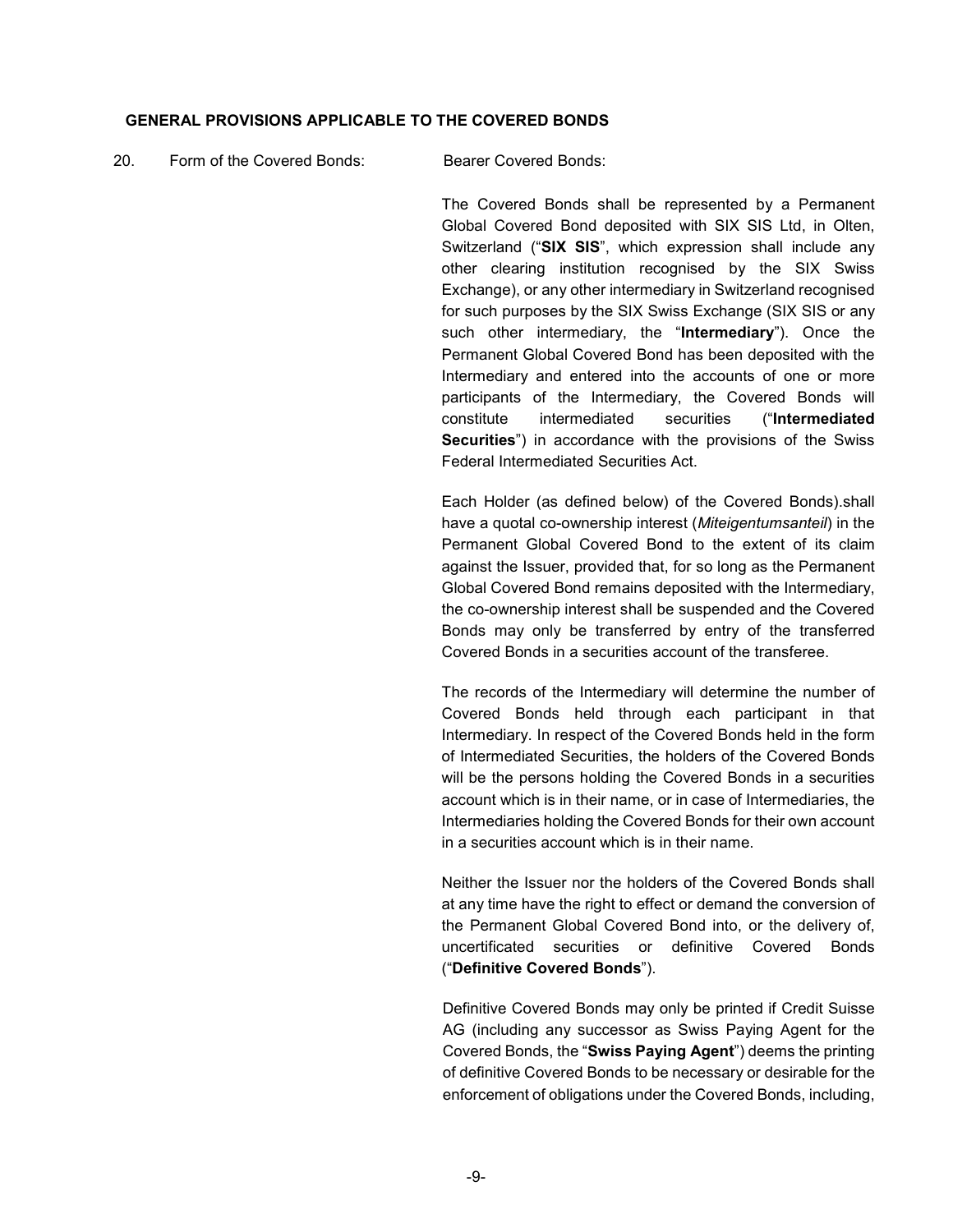without limitation, if, under Swiss or any applicable foreign law, the enforcement of obligations under the Covered Bonds can only be assured by means of Definitive Covered Bonds.

 In such circumstances, the Issuer will cause sufficient definitive Covered Bonds in denominations of CHF 5,000 and integral multiples thereof to be executed and delivered as soon as practicable (and in any event within ninety days of the Swiss Paying Agent's written request) to the Swiss Paying Agent for completion, authentication and delivery, free of charge, to SIX SIS for the relevant Holders, against cancellation of the Covered Bonds in the Holder's securities account.

- 21. New Global Covered Bond: No
- 22. Financial Centre(s) or other special provisions relating to payment dates:
- 23. Talons for future Coupons to be attached to Definitive Covered Bonds (and dates on which such Talons mature): (Condition 1.06) No
- 24. Euro Conversion Rate: 1 EUR = CHF 1.0393
- 

Zurich, London, New York and Toronto

25. Other terms and conditions: (A) The Agency Agreement is amended in respect of the Covered Bonds only by a supplemental agency agreement dated April 1, 2022 among the Issuing and Paying Agent, the Issuer, the Guarantor LP and Credit Suisse AG to, *inter alia*, provide for the appointment of Credit Suisse AG as Swiss Paying Agent in respect of the Covered Bonds.

> (B) The Trust Deed is amended by a supplemental agreement dated April 1, 2022 among the Bond Trustee, the Issuer and the Guarantor LP to *inter alia*, incorporate the provisions of Annex 1 and Annex 2 and in respect of the Covered Bonds only provide for the form of the Covered Bonds.

(C) Condition 1.02 shall be replaced by the following:

1.02 In respect of the Covered Bonds, title to Intermediated Securities is construed and will pass in accordance with the applicable Swiss legislation (in particular the FISA), rules and regulations applicable to and/or issued by SIX SIS, acting as custodian, and any other custodian, if any, that are in force and effect from time to time (the "**Rules**"). Accordingly, reference to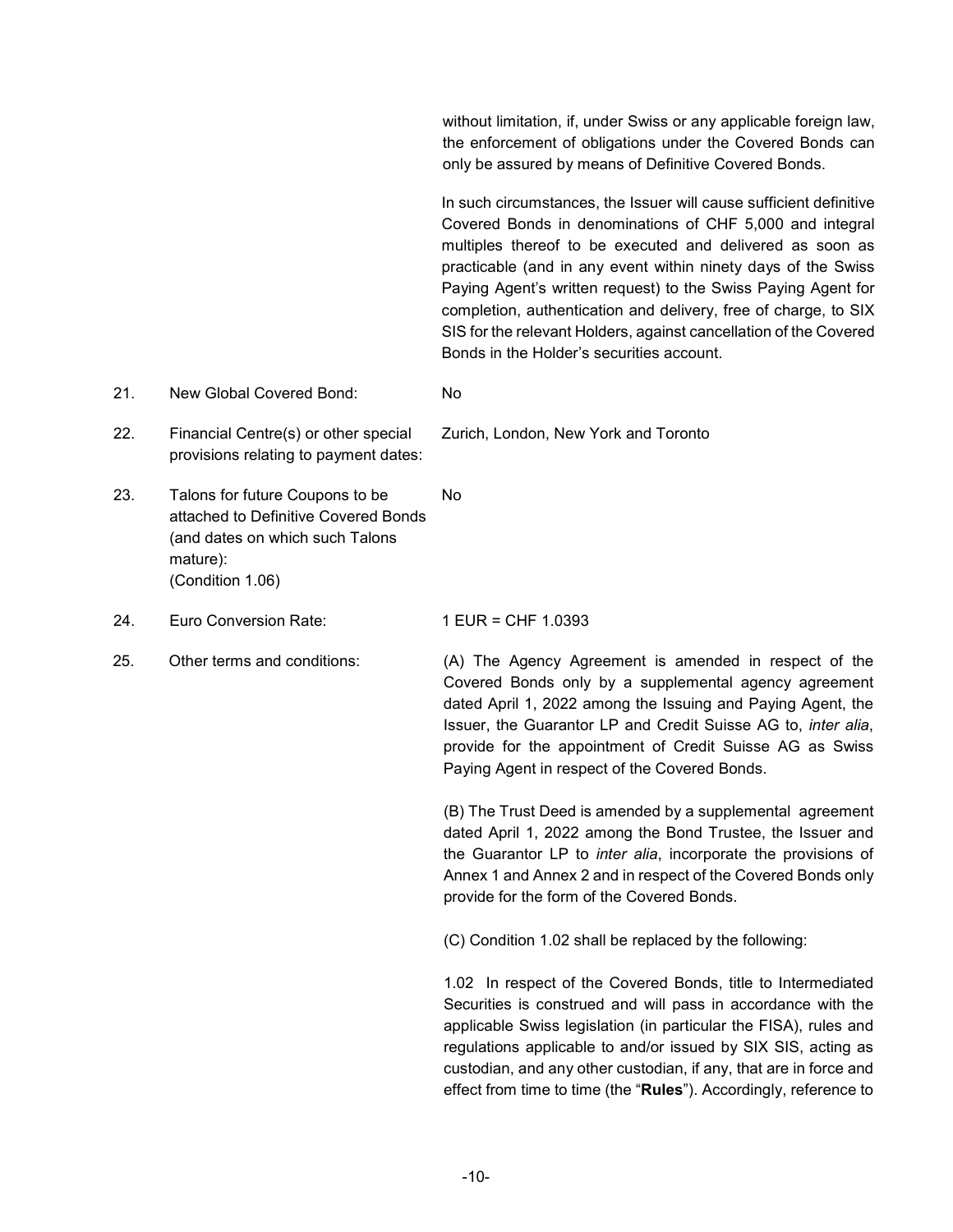the "**Holders**" of Intermediated Securities herein means any person recognised as a holder of the Intermediated Securities pursuant to the Rules.

(D) Payments of principal and interest in respect of the Covered Bonds shall be made in freely disposable Swiss Francs without collection costs and whatever the circumstances, irrespective of nationality, domicile or residence of the holder of Covered Bonds and without requiring any certification, affidavit or the fulfilment of any other formality.

Notwithstanding (D) above and anything contrary herein, the Issuer shall make all payments due to the Holders under the Covered Bonds to the Swiss Paying Agent and, upon receipt by the Swiss Paying Agent of the due and punctual payment of such funds in Switzerland, the Issuer shall be discharged from its obligations to the Holders under such Covered Bonds to the extent that such funds have been received by the Swiss Paying Agent as of such date.

(E) Condition 14 shall be replaced as follows:

So long as the Covered Bonds are listed on the SIX Swiss Exchange and so long as the rules of the SIX Swiss Exchange so require, notices must be published (i) on the internet website of the SIX Swiss Exchange (currently https://www.sixgroup.com/en/products-services/the-swiss-stockexchange/market-data/news-tools/official-notices.html) or (ii) otherwise in accordance with the regulations of the SIX Swiss Exchange. Any notices so given will be deemed to have been validly given on the date of such publication or if published more than once, on the first date of such publication.

Notices to be given to the Issuer by any Holder of the Covered Bonds shall be given to the Swiss Paying Agent via SIX SIS in such manner as the Swiss Paying Agent and SIX SIS may approve for this purpose.

(F) The following shall be added to Condition 22:

Ontario Courts have non-exclusive jurisdiction in the event of litigation in respect of the Covered Bonds.

26. Branch of Account: Main Toronto Branch located at the Executive Offices at the address indicated at the back of the Prospectus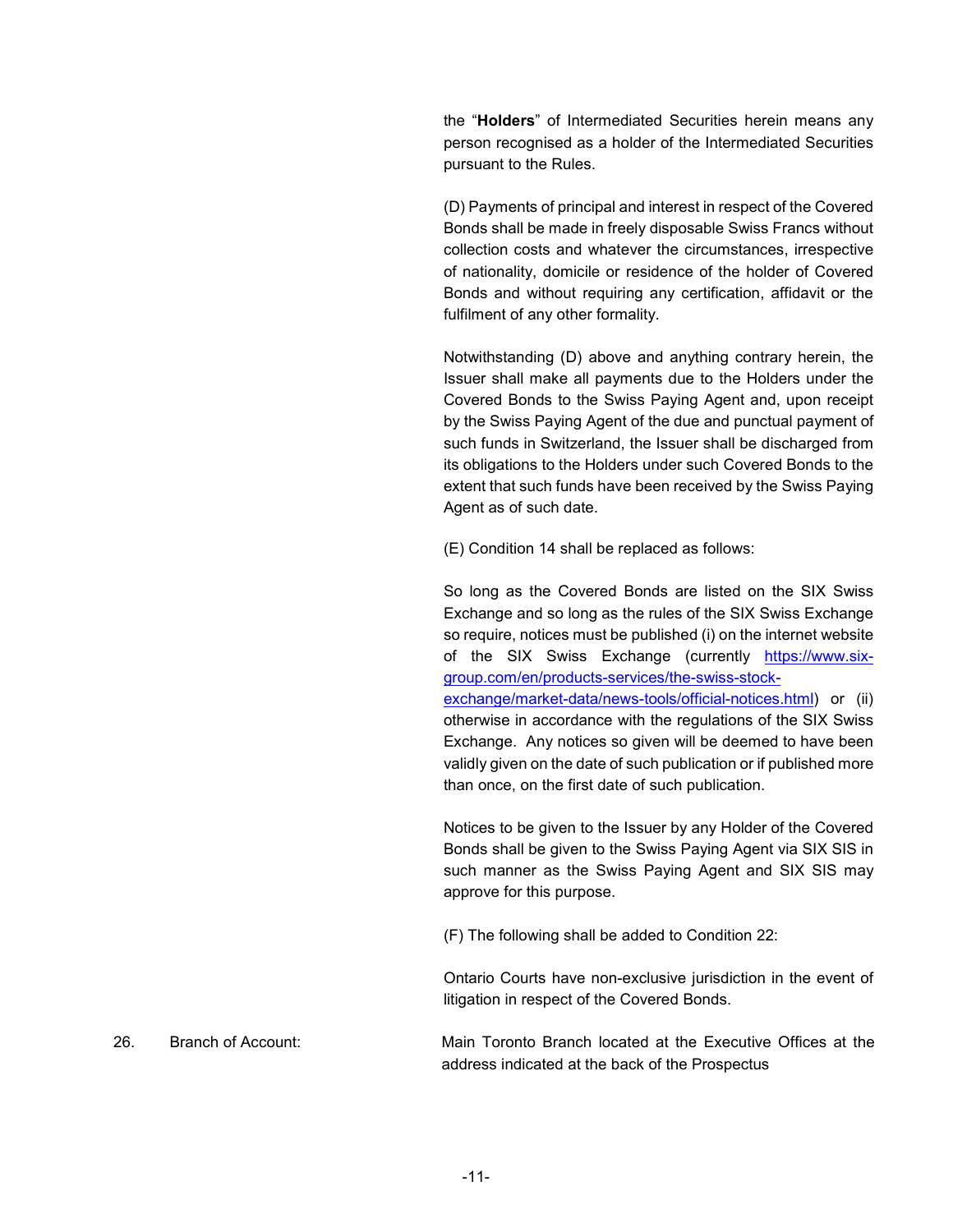# **RESPONSIBILITY**

The Issuer and the Guarantor LP accept responsibility for the information contained in this Pricing Supplement.

Signed on behalf of the Issuer: Signed on behalf of the Managing GP for and on behalf of the Guarantor LP:

By: By:

Duly authorized **Duly authorized Duly authorized** 

By: By:

Duly authorized **Duly authorized Duly authorized**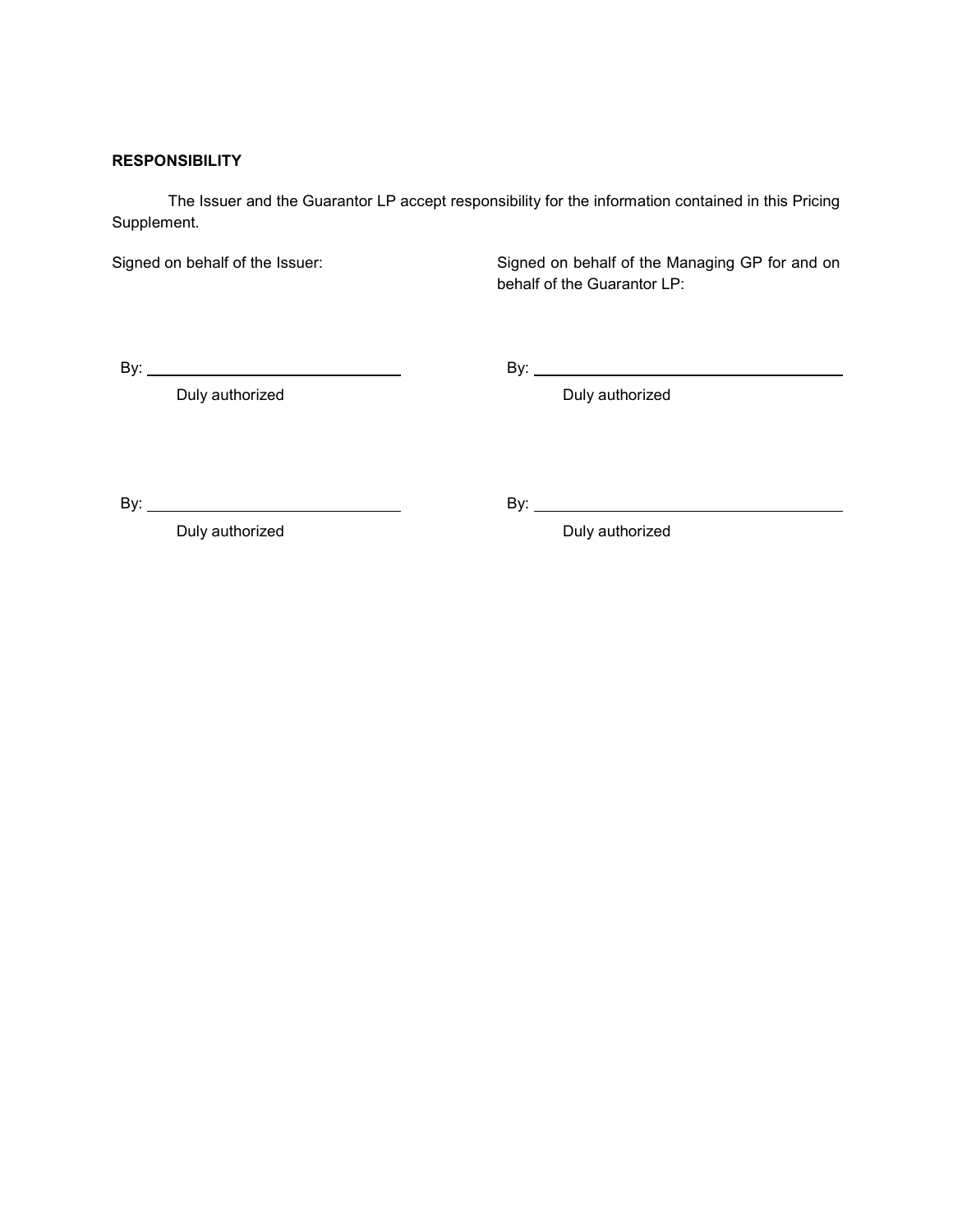#### **PART B – OTHER INFORMATION**

## **1. LISTING**

Listing and admission to trading:

The Covered Bonds have been provisionally admitted to trading on SIX Swiss Exchange with effect from April 1, 2022. The last trading day of the Covered Bonds will be two trading days prior to redemption of the Covered Bonds.

Application for definitive listing of the Covered Bonds on SIX Swiss Exchange will be made as soon as practicable and (if granted) will only be granted after the Issue Date.

#### **2. RATINGS**

Ratings: The Covered Bonds to be issued are expected to be rated:

Moody's: Aaa Fitch: AAA DBRS: AAA

#### **3. INTERESTS OF NATURAL AND LEGAL PERSONS INVOLVED IN THE ISSUE**

Save for the fees payable to the Managers, so far as the Issuer is aware, no person involved in the offer of the Covered Bonds has an interest material to the offer. The Managers and their affiliates have engaged, and may in the future engage, in investment banking and/or commercial banking transactions with, and may perform other services for, the Issuer, the Guarantor LP, the Covered Bond Guarantor and their affiliates in the ordinary course of business.

#### **4. OPERATIONAL INFORMATION**

| (i)   | ISIN Code:                               | CH1174335757   |
|-------|------------------------------------------|----------------|
| (ii)  | Common Code:                             | 246182426      |
| (iii) | CFI:                                     | Not Applicable |
| (iv)  | FISN:                                    | Not Applicable |
| (v)   | WKN Code or any other<br>relevant codes: | Not Applicable |
| (vi)  | CUSIP:                                   | Not Applicable |
| (vii) | CINS:                                    | Not Applicable |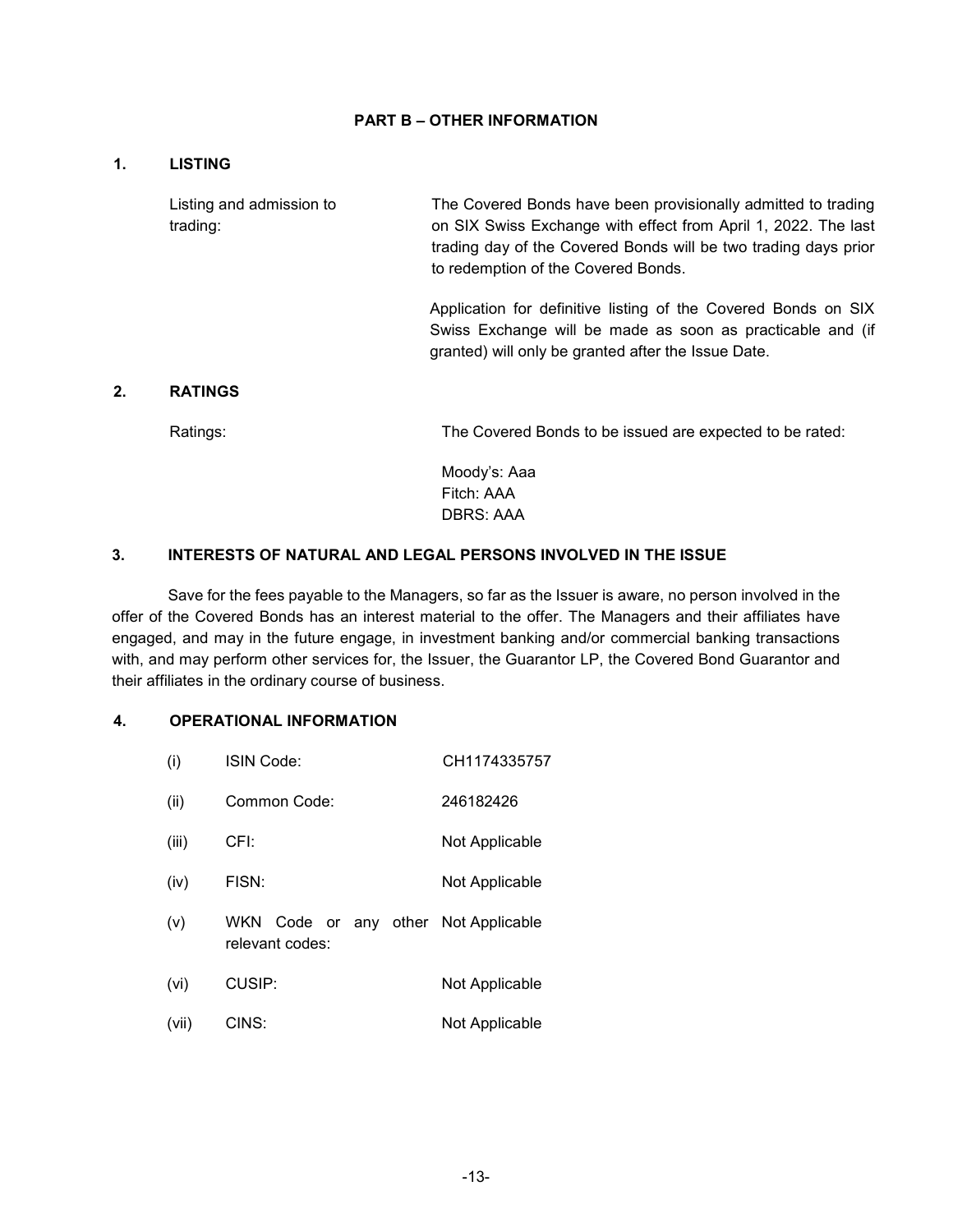| (viii) | Any clearing system(s) other<br>than Euroclear Bank SA/NV,                                                 | SIX SIS Ltd                                                                                                                                                                                                                                                                                |
|--------|------------------------------------------------------------------------------------------------------------|--------------------------------------------------------------------------------------------------------------------------------------------------------------------------------------------------------------------------------------------------------------------------------------------|
|        | Clearstream Banking S.A.,<br>DTC, CDS, their addresses<br>and the relevant identification<br>$number(s)$ : | Swiss Security Number: 117433575                                                                                                                                                                                                                                                           |
| (ix)   | Delivery                                                                                                   | Delivery against payment                                                                                                                                                                                                                                                                   |
| (x)    | Name(s) and address(es)<br>of additional Paying<br>Agent(s) or Transfer<br>$Agent(s)$ :                    | The Issuer will at all times maintain a Paying Agent in relation<br>to the Notes having a specified office in Switzerland and will at<br>no time maintain a Paying Agent having a specified office<br>outside Switzerland in relation to the Notes, unless permitted by<br>applicable law. |
|        |                                                                                                            | The Issuer has contractually appointed Credit Suisse AG at the<br>following address and any other offices in Switzerland as the<br>sole Paying Agent for the Notes pursuant to Section 16.04 of<br>the Agency Agreement (as defined in the Conditions):                                    |
|        |                                                                                                            | <b>Credit Suisse AG</b><br>Paradeplatz 8<br>CH-8001 Zurich<br>Switzerland                                                                                                                                                                                                                  |
| (xi)   | Intended to be held in a<br>manner which would allow<br>Eurosystem eligibility:                            | Not Applicable                                                                                                                                                                                                                                                                             |

# **5. DISTRIBUTION**

| (i) | U.S. Selling Restrictions: | Regulation S, compliance Category 2; TEFRA D Rules apply in<br>accordance with usual Swiss practice                                                                                                         |
|-----|----------------------------|-------------------------------------------------------------------------------------------------------------------------------------------------------------------------------------------------------------|
|     |                            | Each of the Joint-Lead Managers covenants that:                                                                                                                                                             |
|     |                            | (i) it has offered and sold and will offer and sell the Notes only<br>in accordance with practices and documentation customary in<br>Switzerland;                                                           |
|     |                            | (ii) it has used and will use reasonable efforts to sell the Notes<br>only in Switzerland; and                                                                                                              |
|     |                            | (iii) it will use reasonable efforts to ensure that more than 80%<br>by value of the Notes will be offered and sold to non-distributors<br>maintaining an offer<br>distributors<br>Switzerland<br>in.<br>by |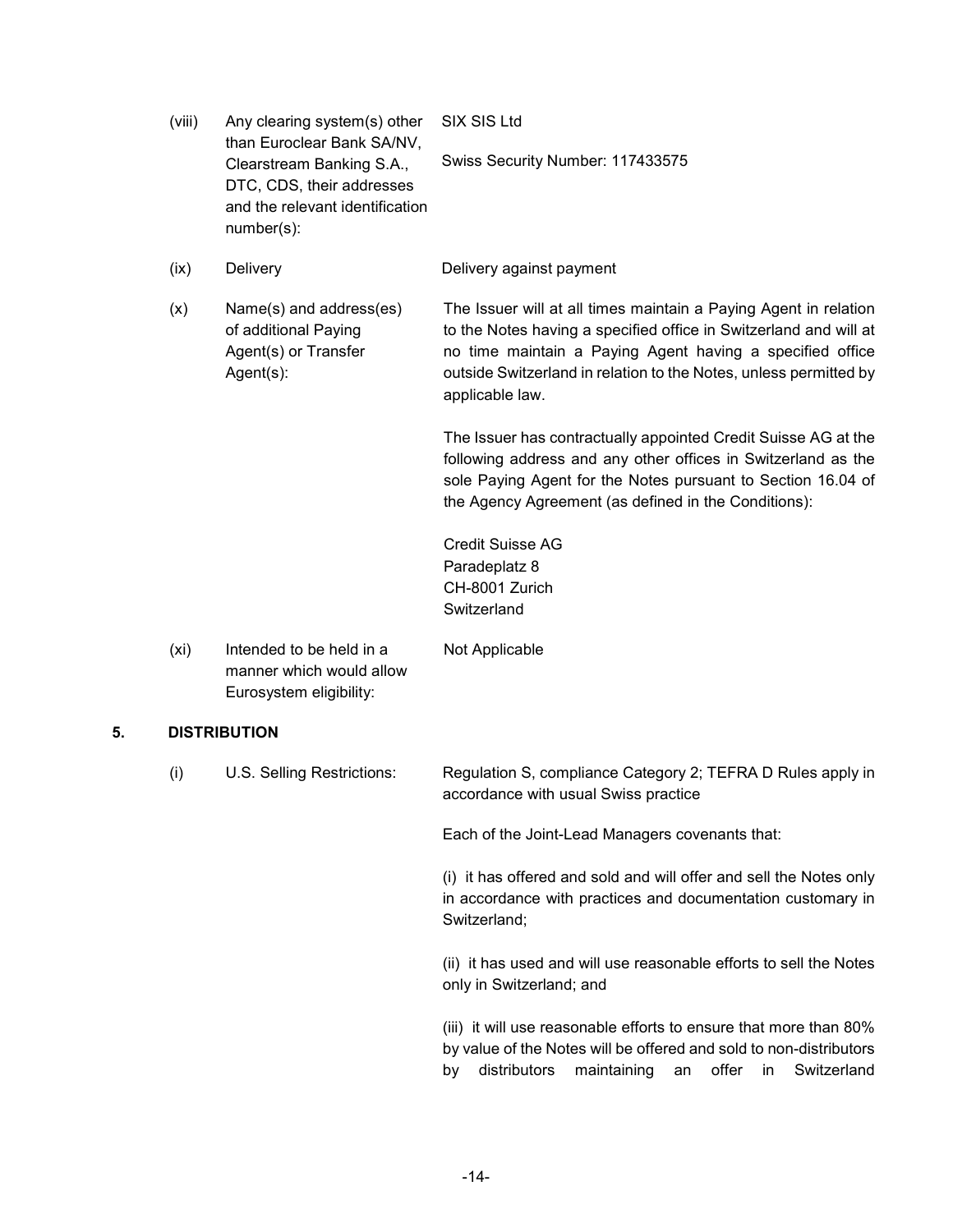("**distributors**" having the meaning ascribed thereto in the U.S. Internal Revenue Code and regulations thereunder).

| (ii)  | Method of distribution:                                | Syndicated                                                                                                                                                                                                                    |
|-------|--------------------------------------------------------|-------------------------------------------------------------------------------------------------------------------------------------------------------------------------------------------------------------------------------|
| (iii) | If syndicated, names of<br>Managers:                   | <b>Credit Suisse AG</b><br>Underwriting Commitment: CHF 250,000,000                                                                                                                                                           |
|       |                                                        | <b>RBC Europe Limited</b><br><b>Underwriting Commitment: Nil</b>                                                                                                                                                              |
|       |                                                        | (together, the "Joint-Lead Managers")                                                                                                                                                                                         |
| (iv)  | Stabilisation Manager(s) (if<br>any):                  | Not Applicable                                                                                                                                                                                                                |
| (v)   | If non-syndicated, name of<br>Dealer:                  | Not Applicable                                                                                                                                                                                                                |
| (vi)  | Additional selling restrictions:                       | Switzerland:                                                                                                                                                                                                                  |
|       |                                                        | A public offer based on the Swiss Prospectus is permitted in<br>Switzerland and therefore limb (b) of the Switzerland selling<br>restriction in "Selling Resrictions" of the Prospectus is<br>applicable to the Covered Bonds |
| (vii) | Prohibition of Sales to EEA<br><b>Retail Investors</b> | Applicable                                                                                                                                                                                                                    |
| (ix)  | Prohibition of Sales to UK<br><b>Retail Investors</b>  | Applicable                                                                                                                                                                                                                    |
| (x)   | Prohibition of Sales to Belgian<br>Consumers:          | Applicable                                                                                                                                                                                                                    |
|       | <b>PROCEEDS</b>                                        |                                                                                                                                                                                                                               |

# **6. PROCEEDS**

| (i)  | Use of Proceeds                | As specified in the Base Prospectus |
|------|--------------------------------|-------------------------------------|
| (ii) | <b>Estimated Net Proceeds:</b> | CHF 249.515.000                     |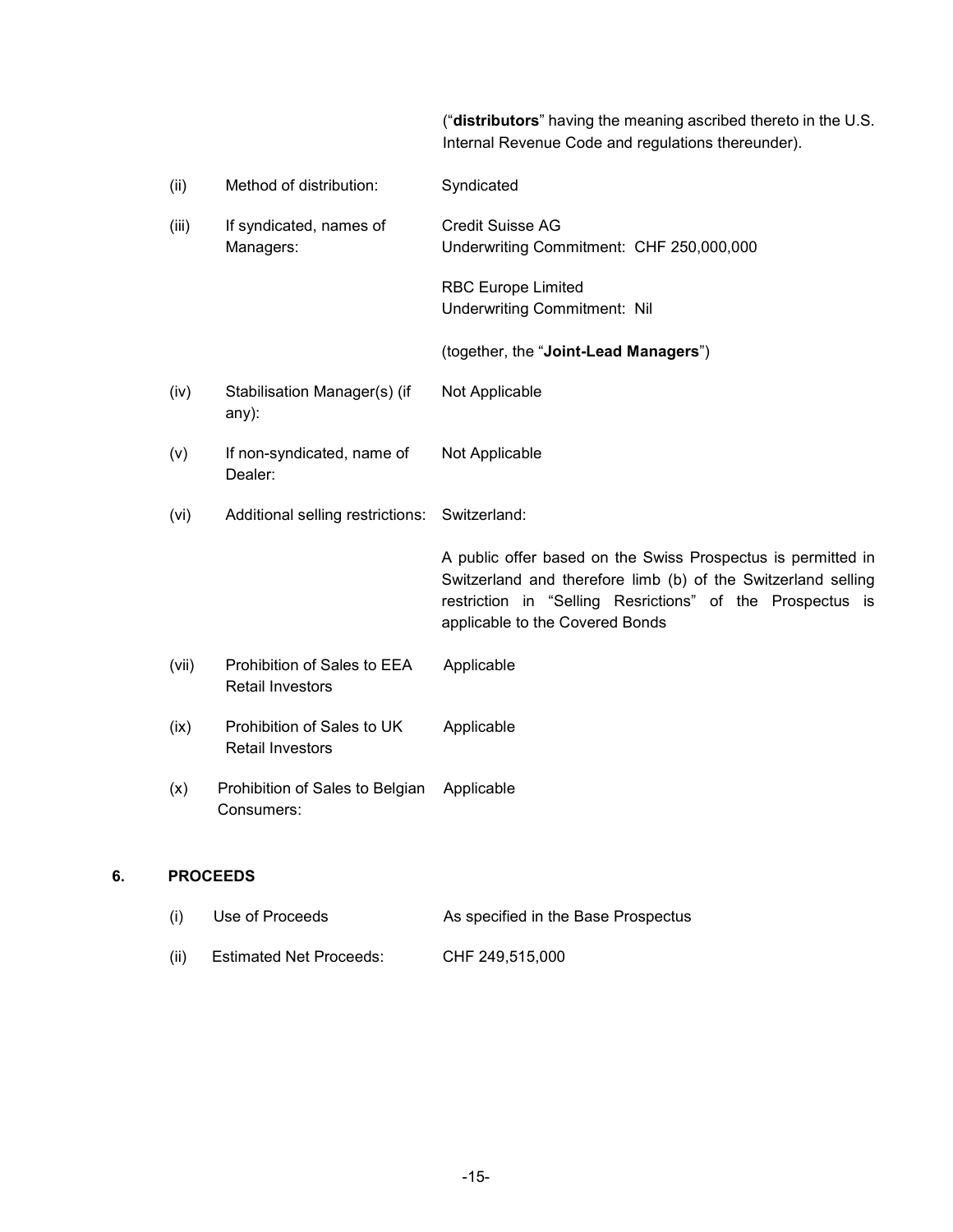# **ANNEX 1**

# **SARON PROVISIONS**

The following provision shall be added after Condition 5.03(iii)(c):

(d) (A) Where the Reference Rate is specified in the applicable Pricing Supplement as being "**SARON**" and the Calculation Method is specified in the applicable Pricing Supplement as being "**Compounded Daily Rate**" and the Observation Method is specified in the applicable Pricing Supplement as being "**Observation Shift Convention**", the Rate of Interest for each Interest Period will, subject as provided below, be SARON Compounded (as defined below) for such Interest Period, plus or minus (as specified in the applicable Pricing Supplement) the applicable Margin.

"**SARON Compounded**" means, in respect of an Interest Period, the rate of return of a daily compound interest investment (with the daily overnight interest rate of the secured funding market for Swiss franc) as calculated by the Calculation Agent on the relevant Interest Determination Date in accordance with the following formula (and the resulting percentage will be rounded, if necessary, to the nearest one tenthousandth of a percentage point, with 0.00005 being rounded upwards):

$$
\left[\prod_{i=1}^{d_b} \left(1 + \frac{SARON_i \times n_i}{360}\right) - 1\right] \times \frac{360}{d_c}
$$

where:

" $d_b$ " means the number of Zurich Banking Days in the relevant Observation Period;

" $d_c$ " means the number of calendar days in the relevant Observation Period;

" $i$ " indexes a series of whole numbers from one to  $db$ , representing the Zurich Banking Days in the relevant Observation Period in chronological order from, and including, the first Zurich Banking Day in such Observation Period;

" $n_i$ " means, in respect of any Zurich Banking Day i, the number of calendar days from, and including, the Zurich Banking Day  $i$  up to, but excluding, the first following Zurich Banking Day;

"**Observation Lookback Period**" is as specified in the applicable Pricing Supplement;

"**Observation Period**" means, in respect of an Interest Period, the period from, and including, the date falling "p" Zurich Banking Days prior to the first day of such Interest Period and ending on, but excluding, the date falling "p" Zurich Banking Days prior to the Interest Payment Date for such Interest Period;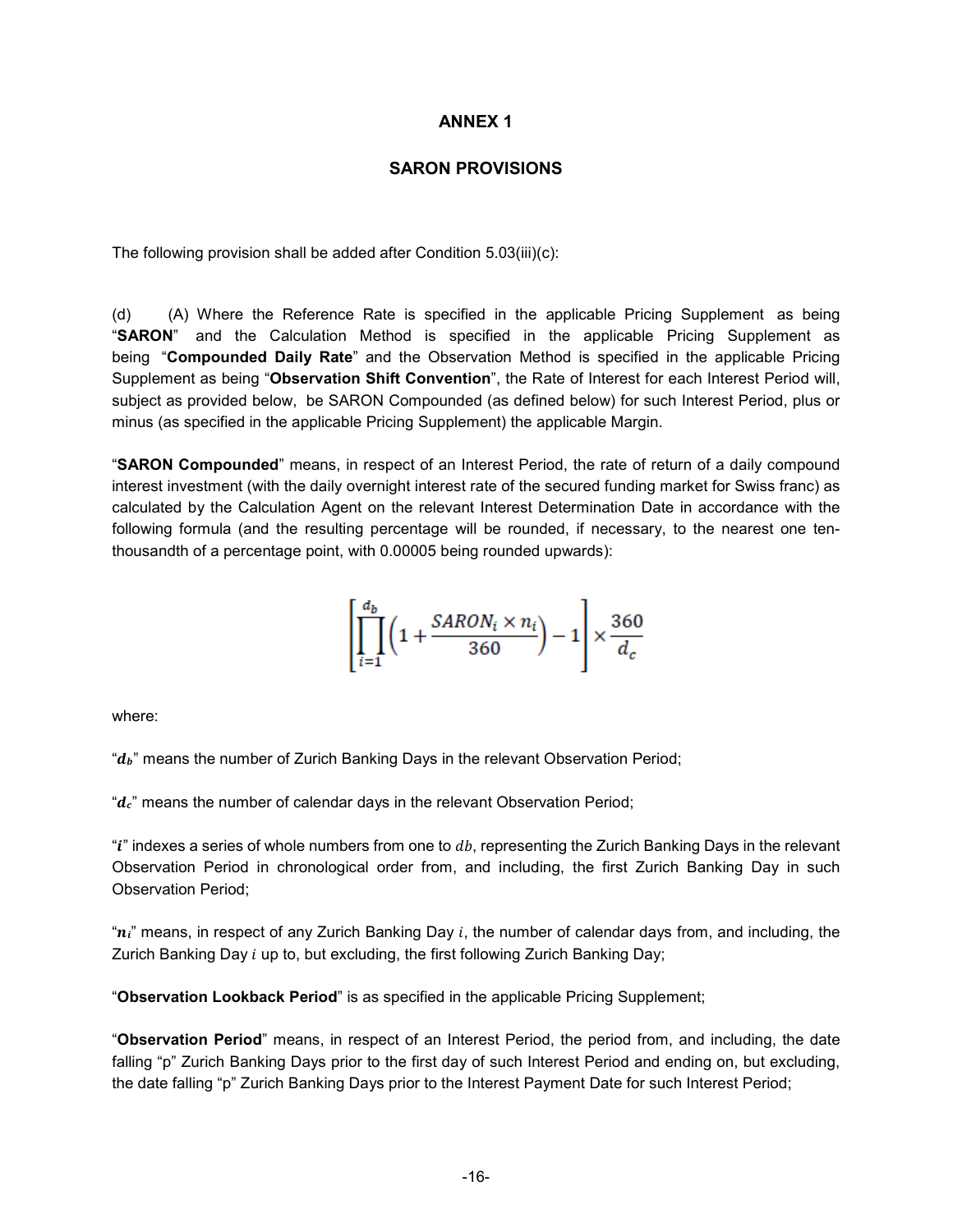"**p**" is the number of Zurich Banking Days included in the Observation Lookback Period, as specified in the applicable Pricing Supplement;

"SARON<sub>I</sub>" means, in respect of any Zurich Banking Day i, SARON for such Zurich Banking Day i;

"**SARON**" means, in respect of any Zurich Banking Day, the Swiss Average Rate Overnight for such Zurich Banking Day published by the SARON Administrator on the SARON Administrator Website at the Relevant Time on such Zurich Banking Day; or

- (i) if SARON does not so appear on the SARON Administrator Website or is not so published by the Relevant Time on such Zurich Banking Day and a SARON Index Cessation Event and a SARON Index Cessation Effective Date have not both occurred on or prior to such Zurich Banking Day, the Swiss Average Rate Overnight published by the SARON Administrator on the SARON Administrator Website for the first preceding Zurich Banking Day on which the Swiss Average Rate Overnight was published by the SARON Administrator on the SARON Administrator Website; or
- (ii) if such rate does not so appear on the SARON Administrator Website or is not so published by the Relevant Time on such Zurich Banking Day and a SARON Index Cessation Event and a SARON Index Cessation Effective Date have both occurred on or prior to such Zurich Banking Day, then SARON shall be determined to be the SARON Replacement determined in accordance with Condition 13.2 (c.1).

If the relevant Series of Covered Bonds become due and payable in accordance with Condition 7, the final Interest Determination Date shall, notwithstanding any Interest Determination Date specified in the applicable Pricing Supplement, be deemed to be the date on which such Covered Bonds become due and payable, and the Rate of Interest on such Covered Bonds shall, for so long as such Covered Bonds remain outstanding, be that determined on such date and as if (solely for the purpose of such interest determination) the relevant Interest Period had been shortened accordingly.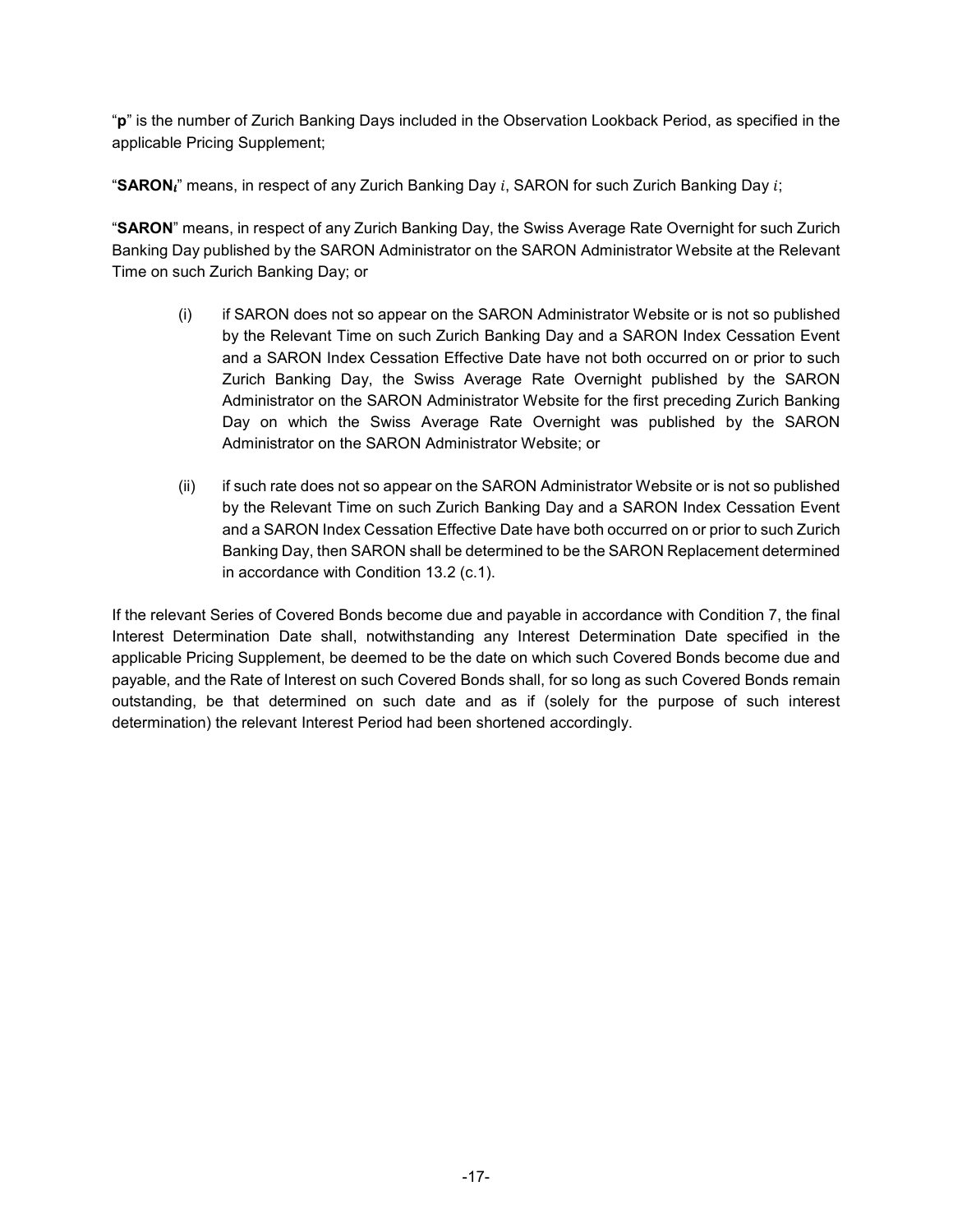# **ANNEX 2**

# **SARON INDEX CESSATION EVENT PROVISIONS**

The following provision shall be added after Condition 13.2(c):

## *Effect of a SARON Index Cessation Event on SARON-referenced Floating Rate Covered Bonds*

(c.1) If the Issuer or its designee determines on or prior to the Reference Time that a SARON Cessation Event and its related SARON Index Cessation Effective Date (each as defined below) have occurred with respect to SARON-referenced Covered Bonds, then the Bond Trustee shall be obliged, without the consent or sanction of the Covered Bondholders (including without the requirement to provide to Covered Bondholders an opportunity to object) and subject to the consent only of the Secured Creditors (x) party to the relevant Transaction Document being amended or (y) whose ranking in any Priorities of Payments is affected, subject to satisfaction of Condition 13.2(c.1)(iv) (the "**Benchmark Transition Event Conditions**"), to concur with the Issuer or its designee in making any modification (other than in respect of a Series Reserved Matter, provided that neither replacing SARON with the SARON Replacement nor any SARON Replacement Conforming Changes (each as defined below) shall constitute a Series Reserved Matter) of these Conditions or any of the Transaction Documents solely with respect to any SARON-referenced Floating Rate Covered Bonds that the Issuer or its designee decides may be appropriate to give effect to the provisions set forth under this Clause (c.1) in relation only to all determinations of the rate of interest payable on any SARON-referenced Floating Rate Covered Bonds (and any related swap agreements), provided that:

(i) *Benchmark Replacement*. If the Issuer or its designee determines that a SARON Cessation Event and its related SARON Index Cessation Effective Date have occurred prior to the Relevant Time in respect of any determination of SARON on any date applicable to any SARON-referenced Floating Rate Covered Bonds, subject to satisfaction of the Benchmark Transition Event Conditions, the SARON Replacement will replace SARON for all purposes relating to any Floating Rate Covered Bonds calculated by reference to SARON in respect of such determination on such date and all determinations on all subsequent dates;

(ii) *SARON Replacement Conforming Changes*. In connection with the implementation of a SARON Replacement with respect to any Floating Rate Covered Bonds calculated by reference to SARON, the Issuer or its designee will have the right, subject to satisfaction of the Benchmark Transition Event Conditions, to make SARON Replacement Conforming Changes with respect to any SARON-referenced Floating Rate Covered Bonds from time to time;

(iii) *Decisions and Determinations*. Any determination, decision or election that may be made by the Issuer or its designee pursuant to this clause (c.1), including any determination with respect to tenor, rate or adjustment or of the occurrence or non-occurrence of an event, circumstance or date and any decision to take or refrain from taking any action or any selection, in each case, solely with respect to any Floating Rate Covered Bonds calculated by reference to SARON:

(A) will be conclusive and binding absent manifest error;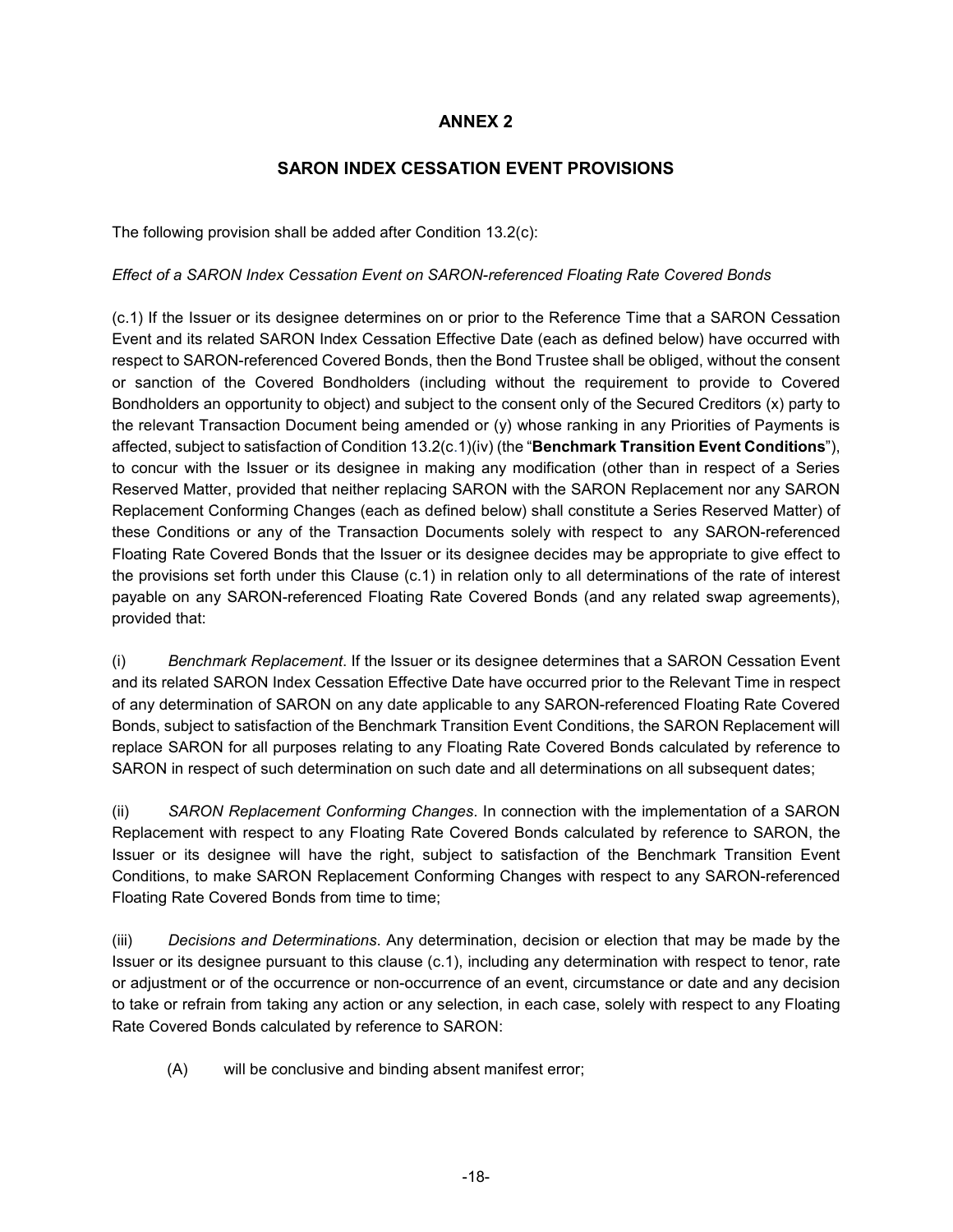- (B) if made by the Issuer, will be made in the Issuer's sole discretion;
- (C) if made by the Issuer's designee, will be made after consultation with the Issuer, and the designee will not make any such determination, decision or election to which the Issuer objects; and
- (D) shall become effective without consent, sanction or absence of objection from the Covered Bondholders or any other party, except as otherwise provided in this Condition 13.2(c.1).

Any determination, decision or election pursuant to the benchmark replacement provisions not made by the Issuer's designee will be made by the Issuer on the basis as described above. The designee shall have no liability for not making any such determination, decision or election absent bad faith or fraud.

In no event shall the Calculation Agent or Swiss Paying Agent be the "designee" of the Issuer nor be responsible for determining any substitute for SARON, or for making any adjustments to any alternative benchmark or spread thereon, the business day convention, interest determination dates or any other relevant methodology for calculating any such substitute or successor benchmark. In connection with the foregoing, the Calculation Agent will be entitled to conclusively rely on any determinations made by the Issuer or its designee and will have no liability for such actions taken at the direction of the Issuer or its designee.

None of the Swiss Paying Agent or the Calculation Agent will have any liability for any determination made by or on behalf of the Issuer or its designee in connection with a SARON Cessation Event or a SARON Replacement.

(iv) *Other conditions.* 

(A) The Issuer shall certify in writing to the Bond Trustee, the Swiss Paying Agent and the Calculation Agent in writing (such certificate, a "**SARON Base Rate Modification Certificate**") that (I) a SARON Cessation Event and its related SARON Index Cessation Effective Date have occurred specifying the SARON Replacement; and (II) that the SARON Replacement Conforming Changes have been made in accordance with this Clause (c.1);

(B) The Issuer shall have obtained the consent of each Secured Creditor (x) which is party to the relevant Transaction Document being amended, or (y) whose ranking in any Priorities of Payments is affected has been obtained (evidence of which shall be provided by the Issuer to the Bond Trustee with the SARON Base Rate Modification Certificate) and no other consents are required to be obtained in relation to the SARON Replacement, provided, for the avoidance of doubt, that the Calculation Agent and the Swiss Paying Agent, as Secured Creditors, shall not be obliged to agree to any SARON Replacement Conforming Changes to any Transaction Documents, which, in the sole opinion of such Calculation Agent or the Swiss Paying Agent, as the case may be, would impose more onerous obligations upon it or expose it to any additional duties, responsibilities or liabilities or reduce or amend the protective provisions afforded to any such person in the Agency Agreement;

(C) With respect to each Rating Agency, a Rating Agency Confirmation (as defined in Condition 20) has been obtained; and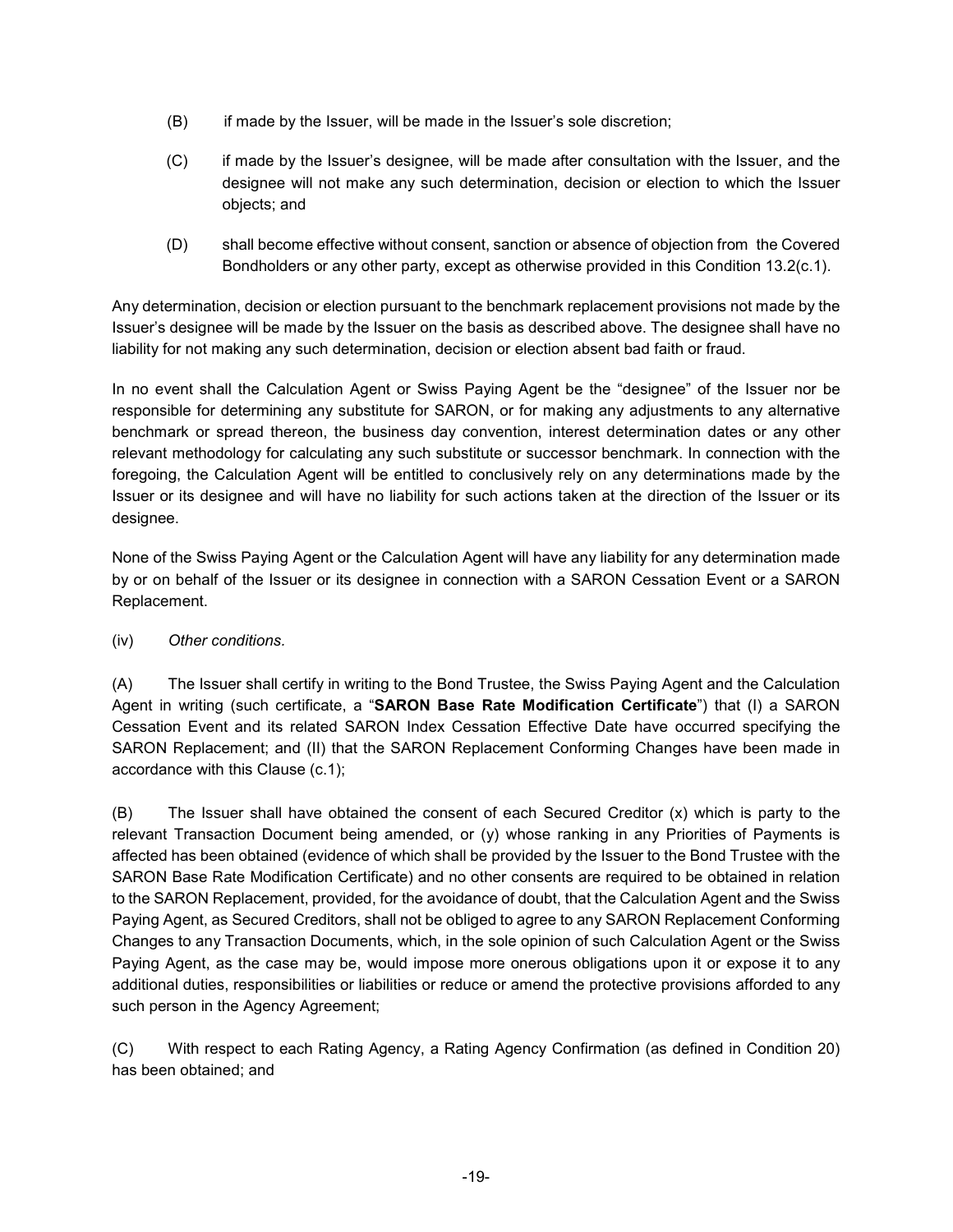(D) The Issuer shall pay (or arrange for the payment of) all fees, costs and expenses (including legal fees) properly incurred by the Bond Trustee in connection with such SARON Replacement.

(v) *Definitions.* The following definitions shall apply with respect to this Clause (c.1):

"**designee**" means an affiliate or other agent of the Issuer designated by the Issuer.

"**Recommended Replacement Rate**" means the rate that has been recommended as the replacement for the Swiss Average Rate Overnight by any working group or committee in Switzerland organized in the same or a similar manner as the National Working Group on Swiss Franc Reference Rates that was founded in 2013 for purposes of, among other things, considering proposals to reform reference interest rates in Switzerland (any such working group or committee, the "**Recommending Body**").

"**Recommended Adjustment Spread**" means, with respect to any Recommended Replacement Rate, the spread (which may be positive, negative or zero), or formula or methodology for calculating such a spread,

- (a) that the Recommending Body has recommended be applied to such Recommended Replacement Rate in the case of fixed income securities with respect to which such Recommended Replacement Rate has replaced the Swiss Average Rate Overnight as the reference rate for purposes of determining the applicable rate of interest thereon; or
- (b) if the Recommending Body has not recommended such a spread, formula or methodology as described in clause (a) above, to be applied to such Recommended Replacement Rate in order to reduce or eliminate, to the extent reasonably practicable under the circumstances, any economic prejudice or benefit (as applicable) to Holders as a result of the replacement of the Swiss Average Rate Overnight with such Recommended Replacement Rate for purposes of determining SARON, which spread will be determined by the Calculation Agent, acting in good faith and a commercially reasonable manner, and be consistent with industry-accepted practices for fixed income securities with respect to which such Recommended Replacement Rate has replaced the Swiss Average Rate Overnight as the reference rate for purposes of determining the applicable rate of interest thereon.

"**Relevant Time**" means, in respect of any Zurich Banking Day, close of trading on SIX Swiss Exchange on such Zurich Banking Day, which is expected to be on or around 6 p.m. (Zurich time);

"**SARON Administrator**" means SIX Swiss Exchange or any successor administrator of SARON;

"**SARON Administrator Website**" means the website of the SARON Administrator;

"**SARON Index Cessation Event**" means the occurrence of one or more of the following events:

(a) a public statement or publication of information by or on behalf of the SARON Administrator, or by any competent authority, announcing or confirming that the SARON Administrator has ceased or will cease to provide the Swiss Average Rate Overnight permanently or indefinitely,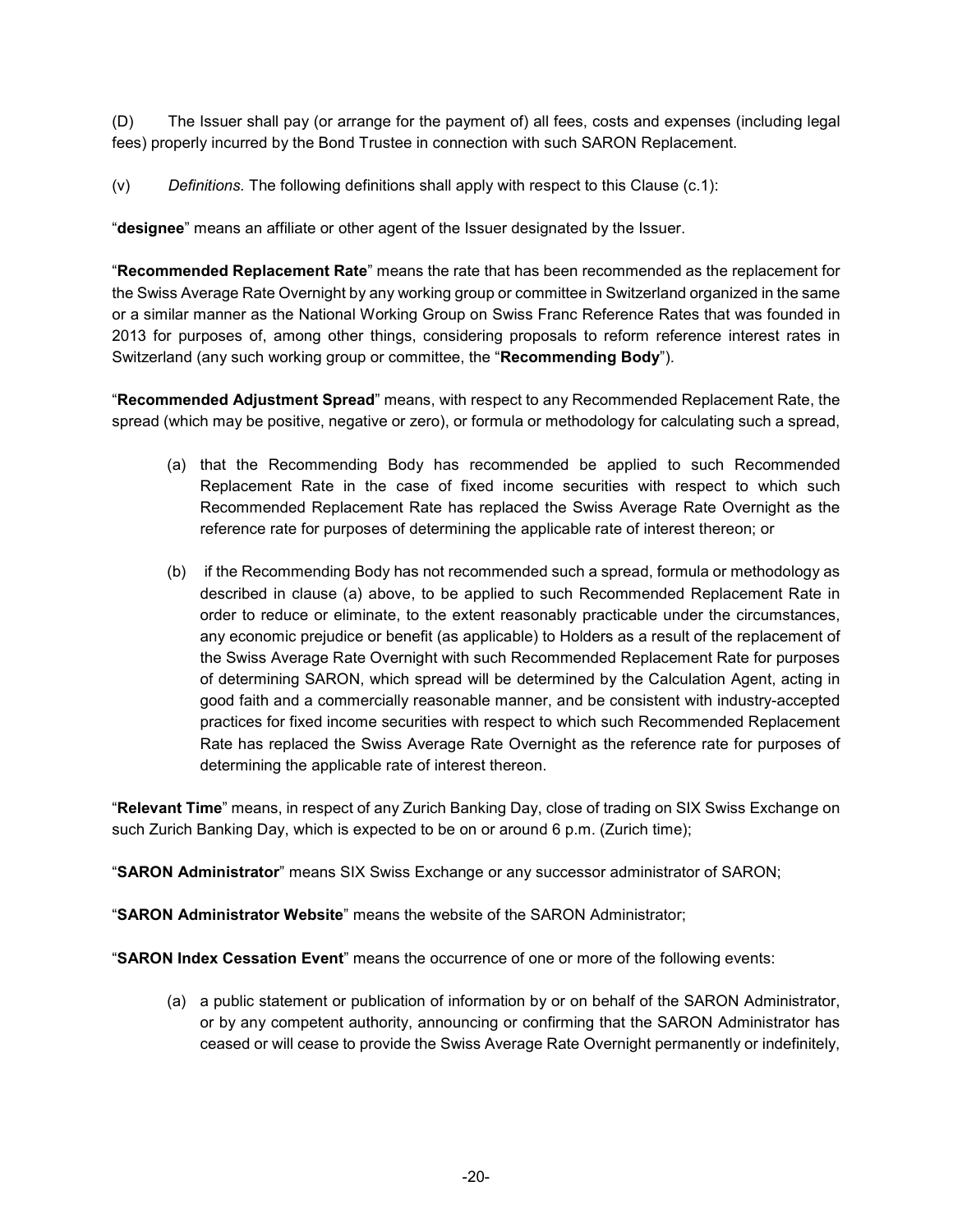*provided* that, at the time of such statement or publication, there is no successor administrator that will continue to provide the Swiss Average Rate Overnight; or

(b) a public statement or publication of information by the SARON Administrator or any competent authority announcing that (x) the Swiss Average Rate Overnight is no longer representative or will as of a certain date no longer be representative, or (y) the Swiss Average Rate Overnight may no longer be used after a certain date, which statement, in the case of subclause (y), is applicable to (but not necessarily limited to) fixed income securities and derivatives.

"**SARON Index Cessation Effective Date**" means, in respect of a SARON Index Cessation Event, the earliest of:

- (a) (in the case of a SARON Index Cessation Event described in clause (a) of the definition thereof) the date on which the SARON Administrator of the Swiss Average Rate Overnight ceases to provide the Swiss Average Rate Overnight;
- (b) (in the case of a SARON Index Cessation Event described in clause  $(b)(x)$  of the definition thereof) the latest of
	- (i) the date of such statement or publication;
	- (ii) the date, if any, specified in such statement or publication as the date on which the Swiss Average Rate Overnight will no longer be representative; and
	- (iii) if a SARON Cessation Event described in clause  $(b)(y)$  of the definition of SARON Index Cessation Event has occurred on or prior to either or both dates specified in subclauses (i) and (ii) of this clause (b), the date as of which the Swiss Average Rate Overnight may no longer be used; and
- (c) (in the case of a SARON Index Cessation Event described in clause  $(b)(y)$  of the definition thereof) the date as of which the Swiss Average Rate Overnight may no longer be used.

"**SARON Replacement"** means (i) the Recommended Repalcement Rate, giving effect to the Recommended Adjustment Spread, if any or (ii) if there is no Recommeneded Replacement Rate within one Zurich Business Day of the SARON Index Cessation Effective Date, the policy rate of the Swiss National Bank (the "**SNB Policy Rate**") for such Zurich Banking Day, giving effect to the SNB Adjustment spread, if any.

"**SARON Replacement Conforming Changes**" means, with respect to any SARON Replacement, any technical, administrative or operational changes (including without limitation changes to the definition of "Interest Period", determination dates, timing and frequency of determining rates and making payments, rounding of amounts, or tenors, and other administrative matters) that the Issuer or its designee decides may be appropriate to reflect the adoption of such SARON Replacement in a manner substantially consistent with market practice (or, if the Issuer or its designee decides that adoption of any portion of such market practice is not administratively feasible or if the Issuer or its designee determines that no market